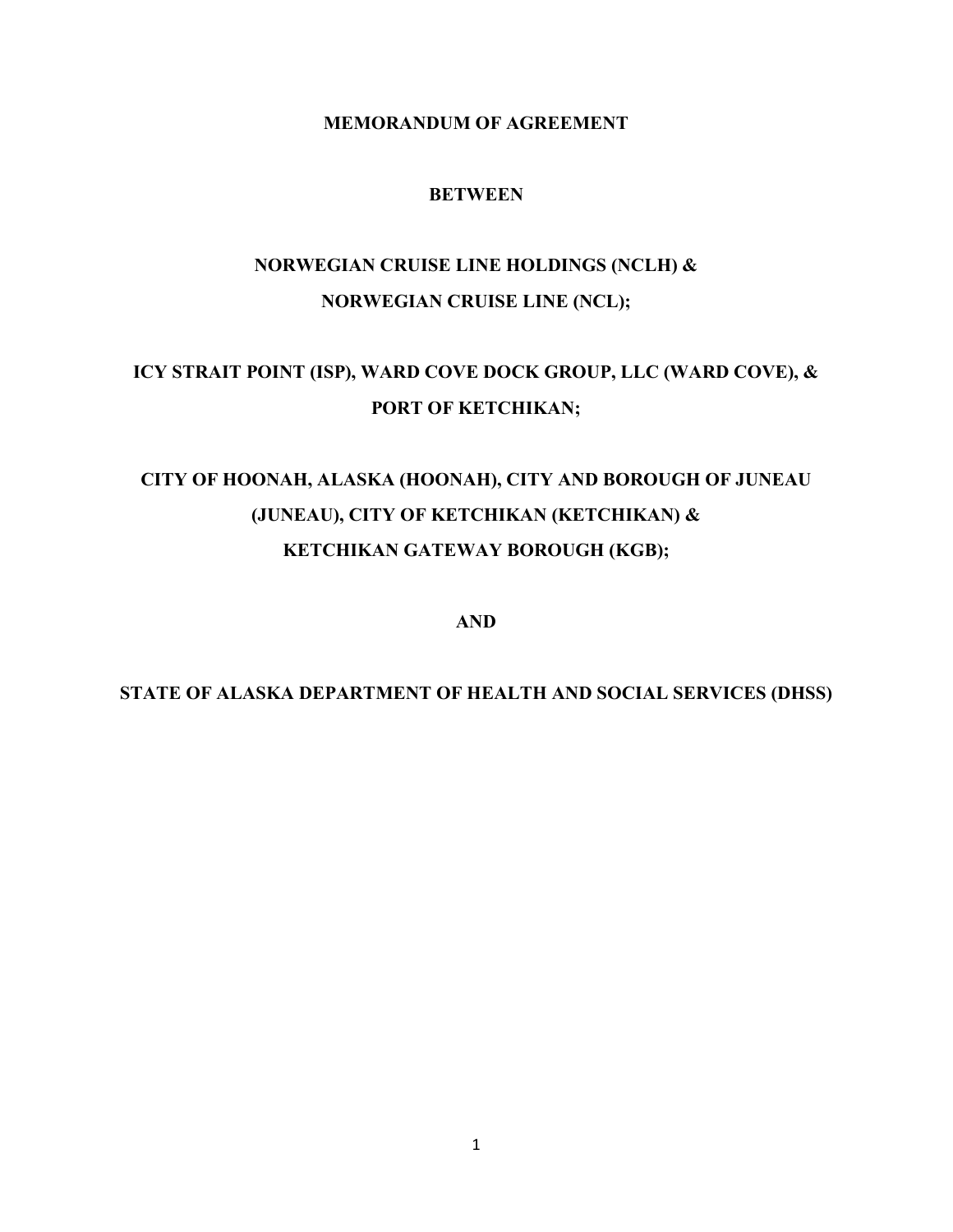#### **TABLE OF CONTENTS**

| CDC Required CSO Agreements for Transportation, Medical Care Services, and Housing |
|------------------------------------------------------------------------------------|
|                                                                                    |
|                                                                                    |
| Port and DHSS Conditional Authorization of Restricted Passenger Voyages            |
|                                                                                    |
|                                                                                    |
|                                                                                    |
|                                                                                    |
|                                                                                    |
|                                                                                    |
| Exhibits:                                                                          |

Exhibit 1 – COVID-19 Safety Procedures

- A. Icy Strait Point
- B. Ward Cove
- C. Ketchikan Port
- D. Juneau Ports

Exhibit 2 – CSO Approved Ships and Capacities

- A. Icy Strait Point
- B. Ward Cove
- C. Ketchikan Port
- D. Juneau Ports

Exhibit 3 – CSO Vaccination Strategies

Exhibit 4 – CSO Protocols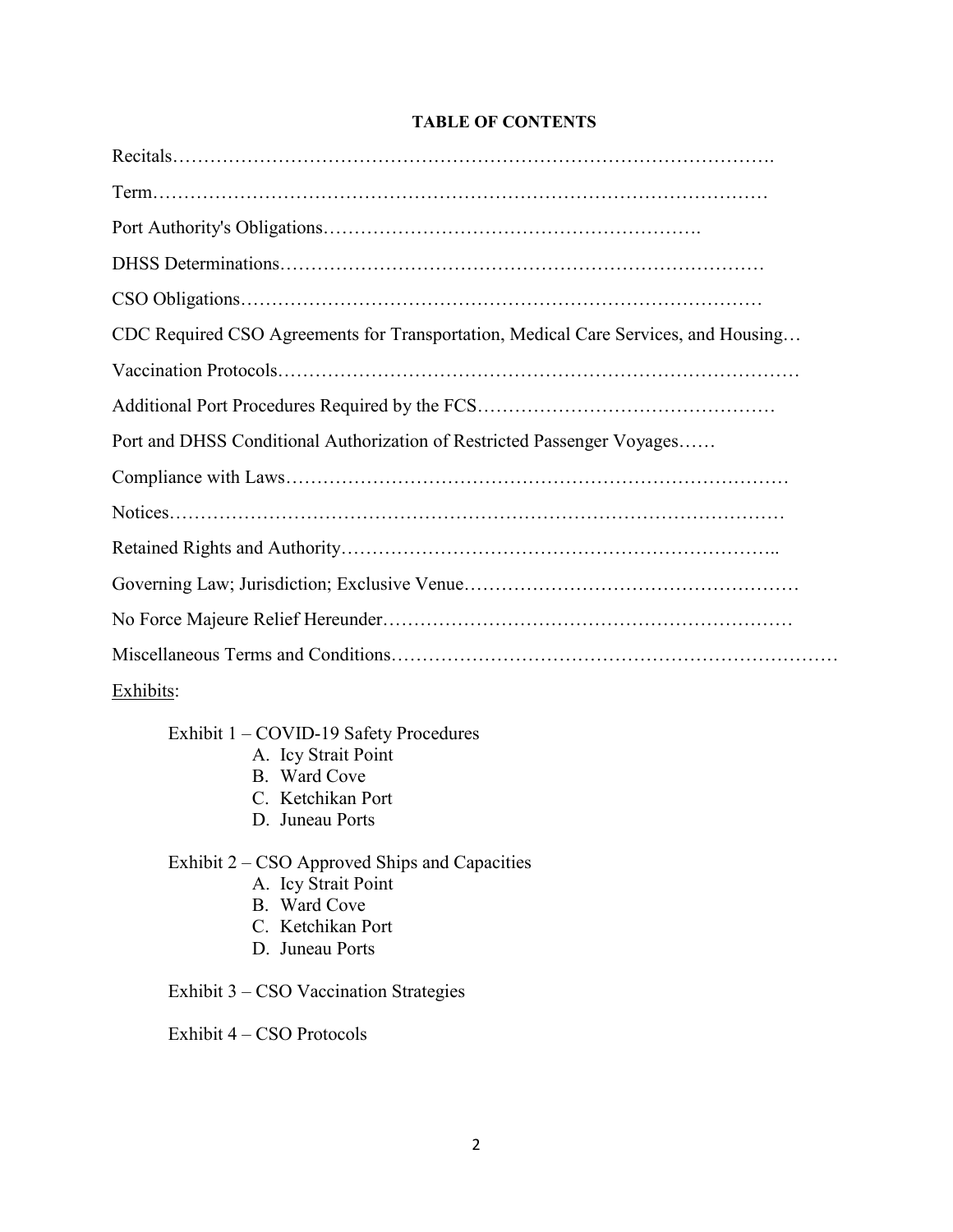This **MEMORANDUM OF AGREEMENT** ("MOA") is entered on May\_\_\_, 2021 (the "Effective Date"), by and among Norwegian Cruise Line Holdings Ltd. ("NCLH"), Norwegian Cruise Line ("NCL"), the City of Hoonah, Alaska ("Hoonah"), the City and Borough of Juneau ("Juneau" or "CBJ"), the City of Ketchikan ("Ketchikan"), Ketchikan Gateway Borough ("KGB"), the state of Alaska Department of Health and Social Services ("DHSS"), Icy Strait Point, LLC ("ISP"), Port of Ketchikan ("Port of Ketchikan"), and Ward Cove Dock Group, LLC ("Ward Cove").

Each of the above parties shall be hereinafter referred to as a "Party" and collectively, as the "Parties".

#### **RECITALS**

**WHEREAS**, the City of Hoonah does not exercise oversight or control as a port authority or local health authority at Icy Strait Point ("ISP"), but (1) accepts DHSS as the local health authority for purposes of this MOA, and (2) has an interest in the health and safety of its residents, and therefore joins this agreement as a Party;

**WHEREAS**, the City of Ketchikan (1) holds local public health powers but accepts DHSS as the local health authority for purposes of this MOA, and (2) exercises authority over City of Ketchikan docks (the "Ketchikan Docks");

**WHEREAS**, the Ketchikan Gateway Borough does not exercise oversight or control as a local health authority, but exercises authority over privately-owned Ward Cove, and therefore joins this agreement as a Party;

**WHEREAS**, the City and Bureau of Juneau (1) has local public health powers in its jurisdiction but accepts DHSS as the local health authority for purposes of this MOA, and (2) exercises authority over two cruise ship docks owned by CBJ and two private cruise ship docks (the "Juneau Ports");

**WHEREAS**, DHSS is, for purposes of this MOA, the local health authority responsible for implementing State laws relating to public health and exercising jurisdiction over the Ports;

**WHEREAS,** Icy Strait Point, LLC, Ward Cove Dock Group, LLC, Port of Ketchikan, Ketchikan Gateway Borough, and the City of Borough of Juneau (collectively, "Port Owners") own, operate, or exercise oversight and control over a port or privately owned dock (each, a "Port", and collectively, "Ports"), thereby serving as U.S. port authorities for purposes of this MOA;

**WHEREAS**, NCLH is authorized and qualified to conduct business in the state of Alaska, is entering into this MOA on behalf of itself and its brands and affiliates, including without limitation NCL, Oceania, and Regent Seven Seas Cruises, and any other multi-day passenger cruise line that is now or hereafter acquired by or affiliated with NCLH;

**WHEREAS,** NCLH and NCL, individually and collectively, are the "Cruise Ship Operator" or "CSO" for purposes of this MOA;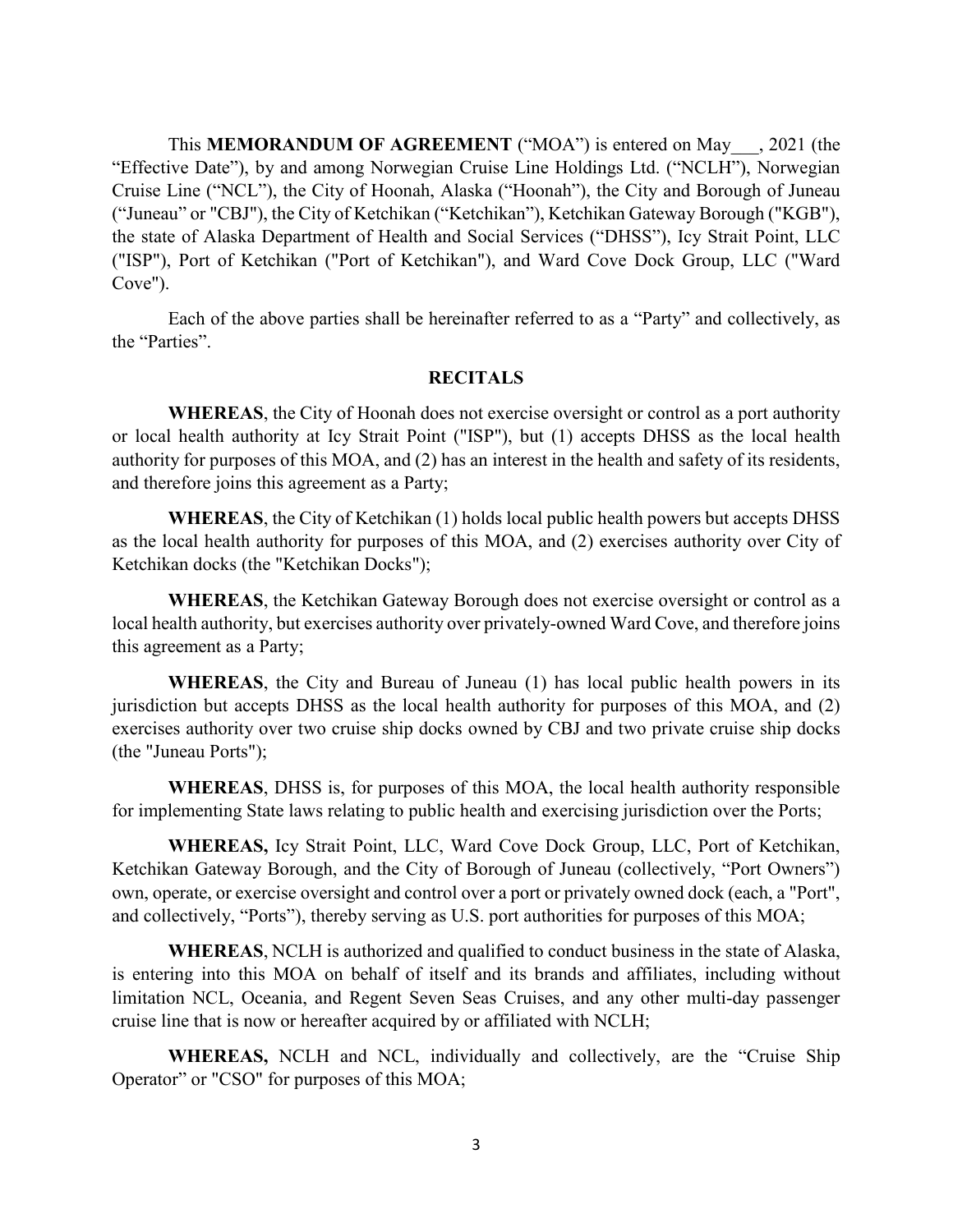**WHEREAS,** the Parties to this MOA are mutually committed to resumption of tourism in Southeast Alaska following the suspension of cruise ship operations due to the COVID-19 pandemic;

**WHEREAS**, the U.S. Department of Health and Human Services ("HHS") and Centers for Disease Control and Prevention ("CDC") issued the "Order under Sections 361 & 365 of the Public Health Service Act (42 U.S. C. §§ 264, 268) and 42 C.F.R. Part 70 (Interstate) and Part 71 (Foreign): Framework for Conditional Sailing and Initial Phase COVID-19 Testing Requirements for Protection of Crew" (referred to herein as the "Conditional Sailing Order" or "CSO") on October 30, 2020, as a framework for a phased resumption of cruise ship operations;

**WHEREAS**, on April 2, 2021, the CDC issued further "Technical Instructions for a Cruise Ship Operator's Agreement with Port and Local Health Authorities under CDC's Framework for Conditional Sailing Order" ("Technical Instructions") and a "Checklist for Port and Local Health Authorities: Cruise Ship Operator Agreements under CDC's Framework for Conditional Sailing Order (CSO)" ("Checklist") (the CSO, Technical Instructions, and Checklist shall be collectively referred to herein as the "Framework for Conditional Sailing" or "FCS");

**WHEREAS,** the FCS was further supplemented by the CDC's April 28, 2021 letter allowing cruise ship operators to submit an attestation to CDC under 18 U.S.C. § 1001 that 98 percent of crew are fully vaccinated and submit to CDC a clear and specific vaccination plan and timeline to limit cruise ship sailings to 95 percent of passengers who have been verified by the cruise ship operator as fully vaccinated prior to sailing, thereby enabling cruise ship operators to resume restricted passenger voyages without conducting simulated passenger voyages;

**WHEREAS,** the FCS was further supplemented on May 12, 2021 by CDC amendment to the COVID-19 Operations Manual for Simulated and Restricted Voyages authorizing cruise ship operators, at their discretion, to advise passengers and crew that—if they are fully vaccinated they may engage in self-guided or independent exploration during port stops, if they wear a mask while indoors;

**WHEREAS,** CSO has committed to operate with a crew that is 100 percent fully vaccinated and to limit cruise ship sailings to 100 percent of passengers who have been verified by CSO as fully vaccinated prior to sailing;

**WHEREAS,** CSO has committed to obtaining a COVID-19 Conditional Sailing Certificate prior to conducting restricted passenger voyages at the Ports;

**WHEREAS**, the scope of this MOA is accordingly limited to restricted passenger voyages as CSO will not be required to conduct simulated passenger voyages at the Ports;

**WHEREAS,** the FCS, as amended by the April 28, 2021 guidance letter, requires a cruise ship operator to enter into agreements with port and local health authorities where a ship intends to dock or make port during restricted passenger voyages**,** and that each local agreement include a (1) port component; (2) medical care component; and (3) housing component;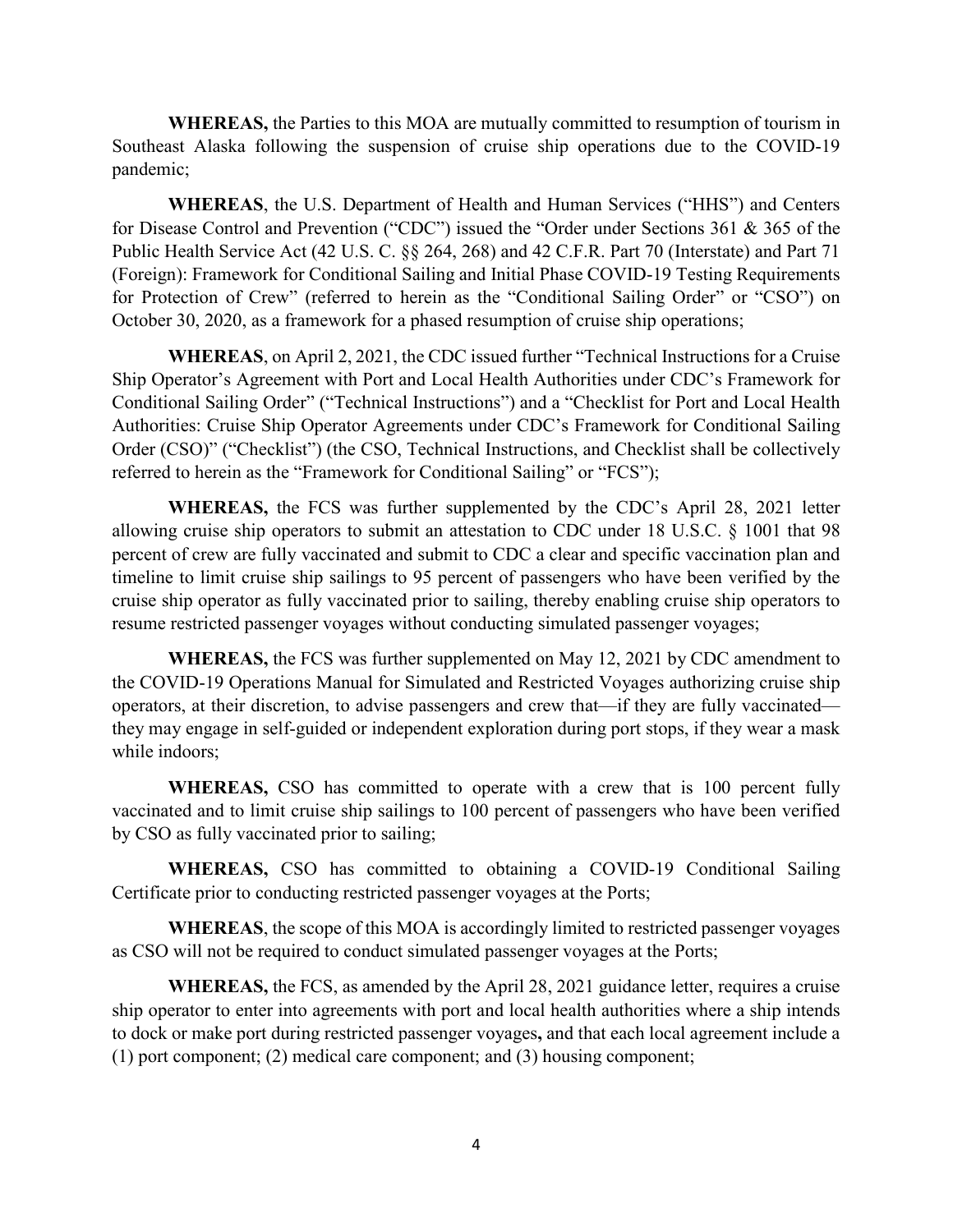**WHEREAS,** all obligations concerning notifications to CSO's passengers and crew concerning risks of COVID-19 and medical treatment protocols rest solely with CSO;

**WHEREAS**, by agreement of the Parties, the medical care and housing components are unnecessary for purposes of this MOA, because CSO has committed to transport any COVID-19 positive passengers to Seattle for medical care, and that the health care, housing, and transportation agreements developed for the Port of Seattle will effectively address the needs of the Ports;

**WHEREAS**, the Parties wish to accommodate resumption of cruise ship operations in Southeast Alaska in accordance with applicable law, the FCS as amended and effective as of the date of this MOA, and in accordance with the terms of this MOA, subject to final approval by the applicable respective local government elected body;

**WHEREAS,** the Parties agree that this MOA is expressly limited to ongoing risks of the COVID-19 pandemic and the Parties' coordinated compliance with CDC regulations concerning the restricted passenger voyages contemplated hereby;

**WHEREAS**, the Parties recognize that conditions pertaining to COVID-19 as well as public health rules, requirements, and guidance regarding this virus may change and therefore agree to consider making modifications to this MOA if necessary to implement new procedures, rules, requirements, orders, or guidance; and

**WHEREAS**, the Parties accordingly desire to enter into this MOA and agree to the terms and conditions set forth herein.

**NOW THEREFORE**, the Parties agree as follows:

- (1) **Incorporation of Recitals; Binding Effect**. The above Recitals are incorporated herein and made a part hereof. This MOA is not a legally binding agreement and is only a definite expression and record of the purpose and intention of the Parties, to which each honorably pledge themselves.
- (2) **Term**. The term of this MOA ("Term") shall be from the Effective Date until the earlier of (a) the date that the CSO is no longer in effect, or CDC otherwise lifts or repeals the FCS; or (b) any Party terminates this MOA by giving all other Parties at least seven (7) days' written notice. CSO shall not conduct cruise operations at the Ports after the date of termination without a new agreement in place that satisfies the conditions of the FCS unless same has expired, been rescinded, or is otherwise no longer applicable.

# (3) **Port Authority's Obligations**.

3.1 In fulfillment of CDC recommendations, Port Owners have provided and shall continue to regularly provide information to those of its Port employees anticipated to interact with cruise passenger and/or crew regarding the risks of COVID-19 and how to minimize exposure to same.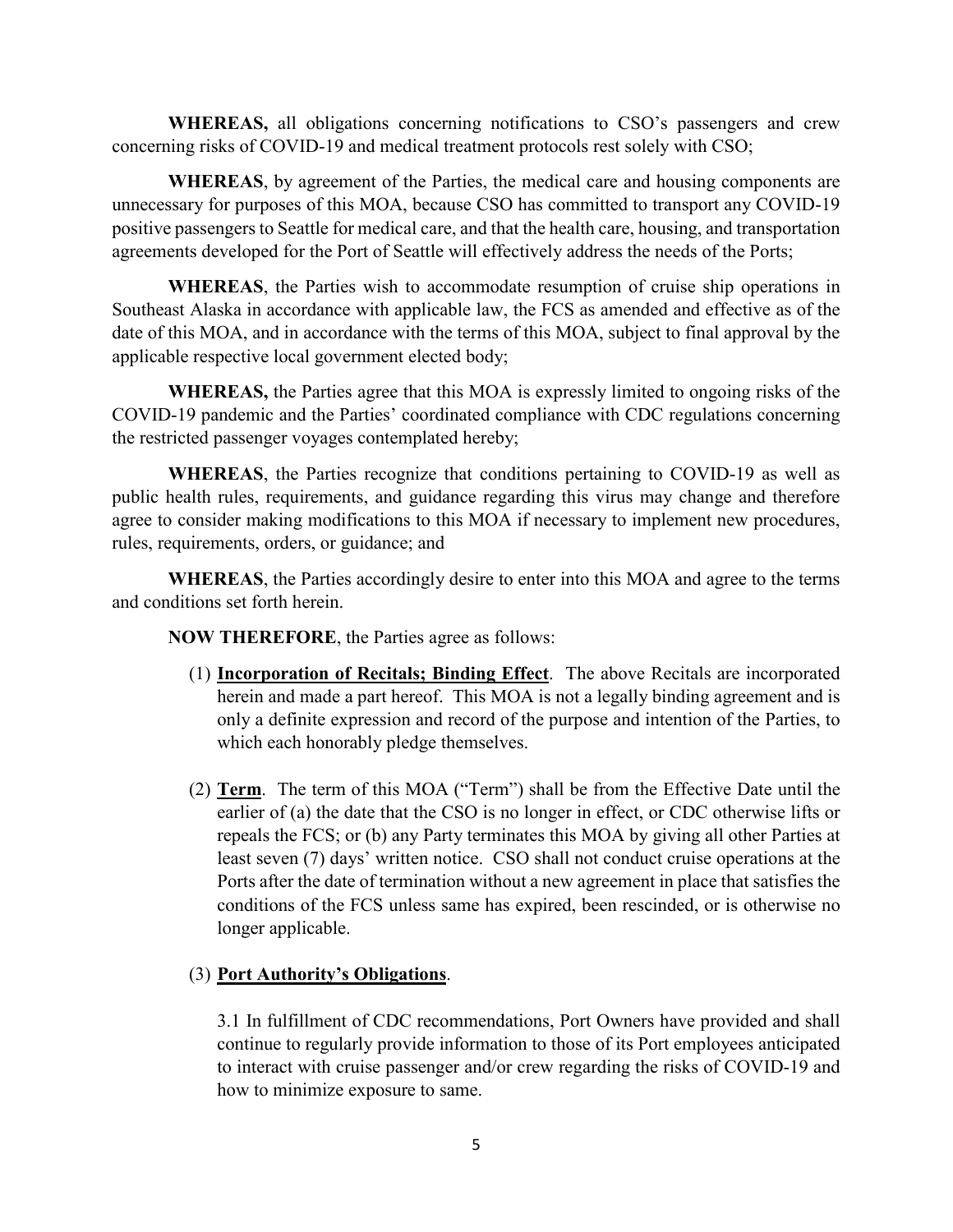3.2 As provided in Section 7.3, Port Owners shall adopt practices to encourage any port personnel who are expected to interact with travelers to be vaccinated.

3.3 Port Owners shall comply with applicable requirements of the (i) COVID-19 Safety Procedures (Exhibit 1, A - D as applied to Port Owner's respective Port), and (ii) FCS imposed on "port authorities" as that term is defined in the FCS, expressly excluding any FCS obligations imposed on cruise ship operators, or any obligations that may be imposed on or relate to port personnel other than each Port Owners' employees.

#### (4) **Local Health Authority's Obligations**.

4.1 DHSS shall act as the local health authority pursuant to CDC guidelines and shall monitor and enforce compliance with the MOA limited to the authority granted to it under Alaska Statutes, Title 18. DHSS will provide local infrastructure and support for purposes of this MOA and any Conditional Sale Certificate issued by the CDC. For avoidance of doubt, DHSS's local health authority is limited to the purposes of this MOU for the 2021 season.

4.2 DHSS acknowledges that it has reviewed this MOA, including Exhibits, and is reliant upon CSO's assertions that (i) CSO will have sufficient medical capacity to care for travelers (passengers and crew) if an unanticipated outbreak of COVID-19 occurs on board one or more of CSO's vessels, including potential intensive care and non-intensive care needs, as well as enough capacity to isolate patients with COVID-19; (ii) CSO will have sufficient quantity of housing on board to meet the needs of travelers (passengers and/or crew) until such travelers meet CDC's criteria to discontinue isolation or for the CDC-recommended quarantine period; and (iii) CSO commits to transport COVID-19 positive passengers to Port of Seattle for medical care.

(5) **Cruise Ship Operator's Obligations**. In conducting restricted passenger voyages to or from the Ports, CSO shall always, and at its cost, comply with all requirements and minimum standards provided in or imposed by (i) the FCS and any further technical requirements or guidance that may be issued by the CDC in connection therewith (as may be amended and/or supplemented by the CDC from time to time) and (ii) this MOA, including all exhibits attached hereto. Such Cruise Ship Operator obligations shall include, without limitation, each of the following:

5.1 *COVID-19 Safety Procedures*. CSO shall comply with and implement all applicable requirements, protocols, and procedures set forth in the COVID-19 Safety Procedures, incorporated and attached hereto as Exhibit 1(A) - Exhibit 1(D).

5.2 *Approved Ships and Capacities*. All of CSO's ships identified on Exhibit 2(A) - 2(D) are covered by the terms of this MOA. CSO shall comply with all applicable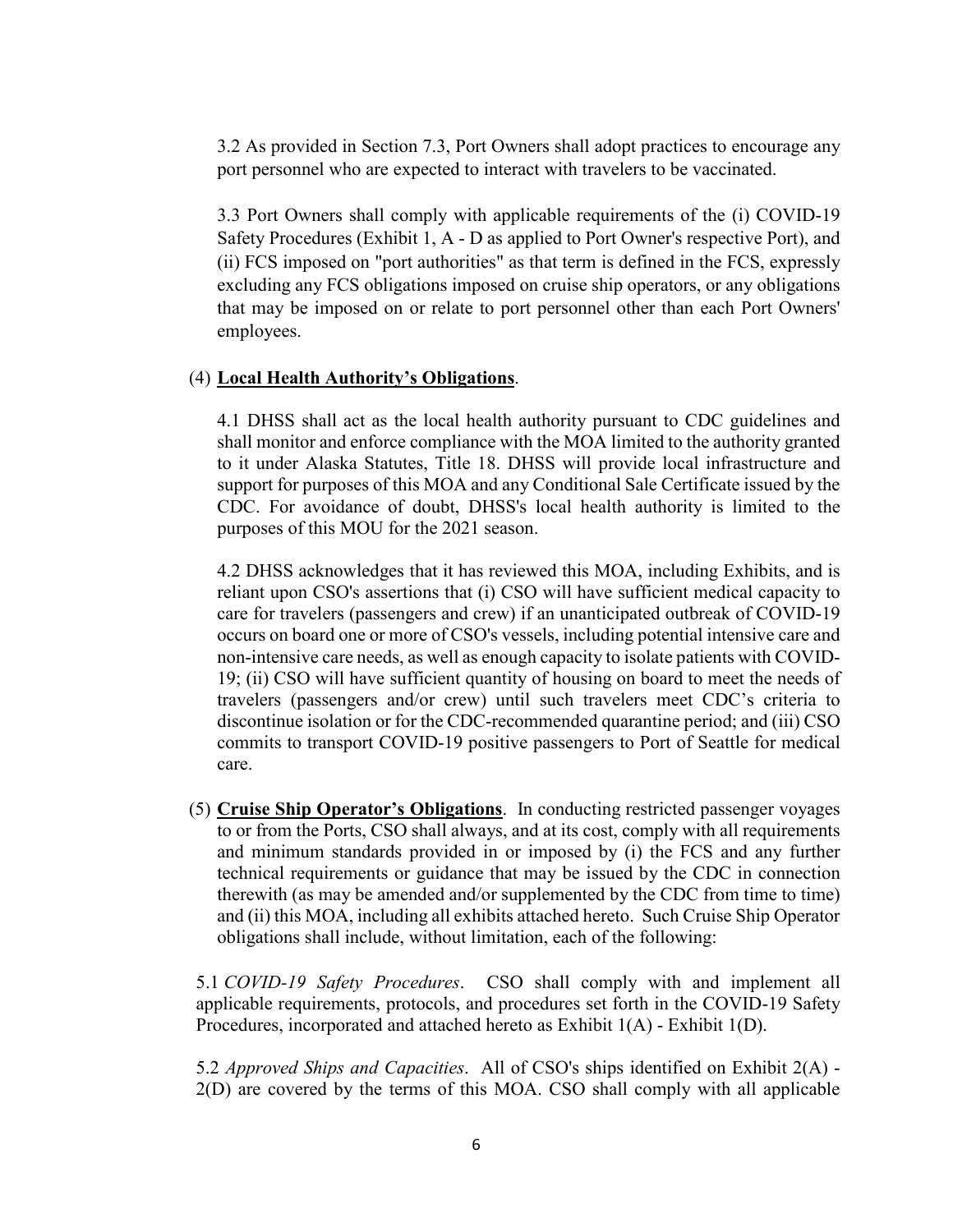requirements, protocols, and procedures set forth in Exhibit 2, attached and incorporated hereto with title "NCLH Approved Ships and Capacities." Exhibit 2(A) - 2(D) identifies each CSO vessel covered by this MOA, each vessel's authorized days and hours of operation at the Ports, each vessel's regular passenger capacity (based on double occupancy) and normal crew size, and each vessel's restricted (maximum allowed) passenger and crew capacities hereunder. Exhibit  $2(A) - 2(D)$  also includes an explanation of the factors relied upon by all parties in determining these numbers, including the potential for COVID-19 variants.

5.3 *Required Vaccination Strategies*. NCLH shall comply with and implement all applicable requirements, protocols, and procedures set forth in Exhibit 3 titled "NCLH Vaccination Strategies", which is attached and incorporated hereto. Exhibit 3 includes a plan and timeline for vaccination of cruise ship crew prior to resuming passenger operations; presents proposals regarding how CSO intends to incorporate vaccination strategies to maximally protect passengers and crew from introduction, amplification, and spread of COVID-19 in the maritime environment and land-based communities; designates a Cruise Ship Operator vaccine coordinator to oversee implementation and maintenance; includes an education component for port personnel and travelers about the importance of getting the COVID-19 vaccine; and includes processes for vaccination of port personnel who are expected to interact with travelers.

5.4 *Required Port Protocols*. CSO shall comply with and implement each of the Port Protocols attached and incorporated as composite Exhibit 4, including:(1) Embarkation Procedures – Simulated Voyages and Restricted Passenger Voyages; (2) Procedures for Day of Embarkation Screening; (3) Emergency Response Plans; (4) Protocols for Contacting Emergency Medical Services (Non COVID-19 Related); (5) Protocols that Avoid Medical Evacuations at Sea; (6) Disembarkation Procedures in Event of COVID-19 Outbreak; (7) Procedures to Avoid Congregation of Embarking and Disembarking Travelers; (8) Procedures for Informing Port Personnel who interact with travelers of COVID-19 Risks; (9) Procedures for Routine Testing and Symptom Monitoring of Port Personnel; (10) Procedures for Routine and Outbreak-Level Cleaning for Gathering Areas and Transportation Vehicles; and (11) Reporting Requirements of COVID-19 Cases During Voyages.

5.5 *CDC Approval of Restricted Passenger Voyages.* Prior to commencing restricted passenger voyages, CSO shall first obtain written approval of same from the CDC and transmit a copy of same to the port directors for each of the Ports and the Commissioner of DHSS.

5.6 *Clarification*. Notwithstanding and prevailing over any contrary term or implication set forth herein, nothing in this MOA or any approved exhibits or annexes hereto shall be construed to require persons to provide any documentation certifying COVID-19 vaccination or post-infection recovery to gain access to, entry upon, or service from any CSO vessel or business operation in this state or from any Port facility or operation, provided the foregoing does not otherwise restrict the Parties from instituting screening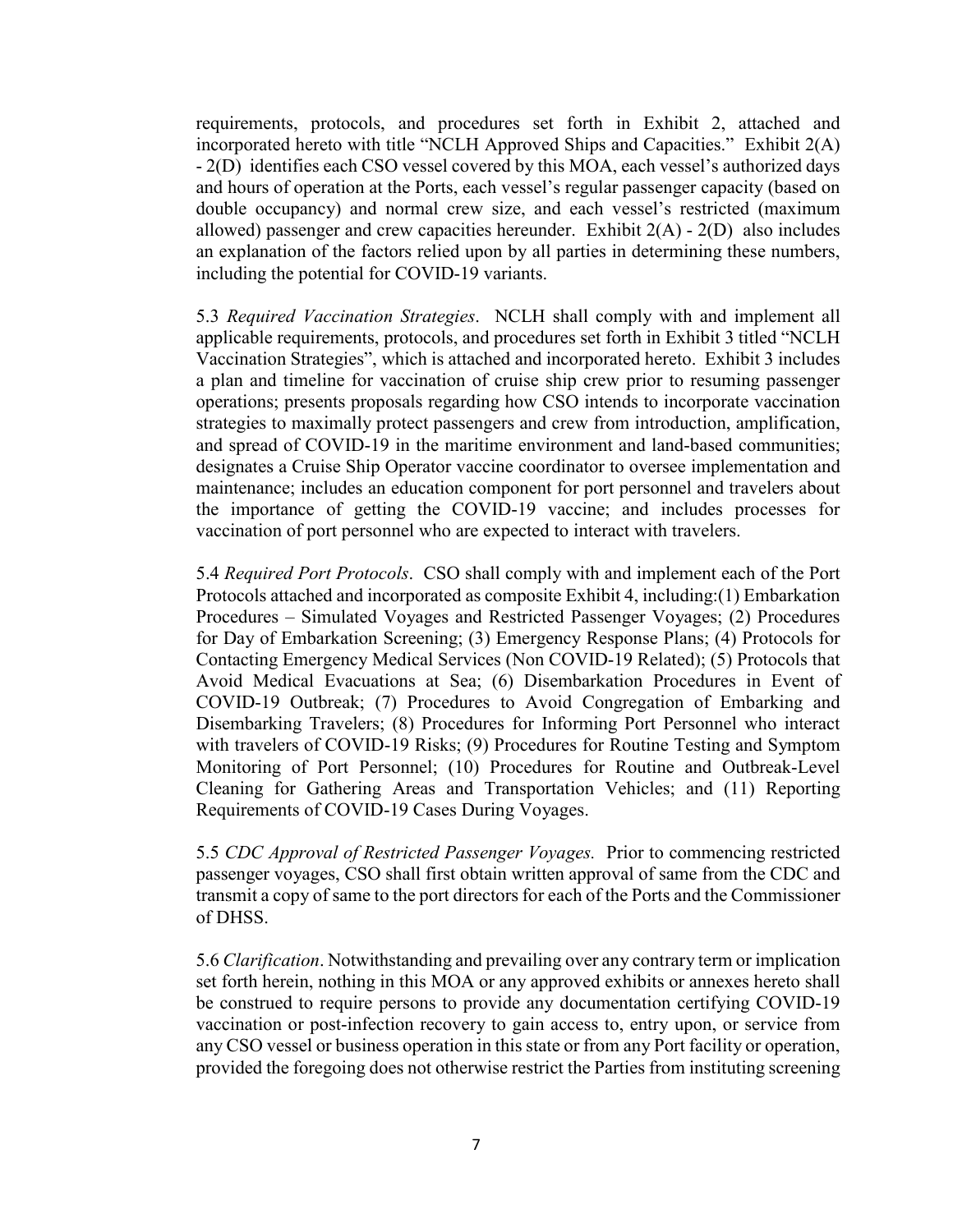protocols consistent with authoritative or controlling government-issued guidance to protect public health.

#### (6) **CDC-Required Medical Care, Transportation, and Housing Components**.

The Medical Care, Transportation, and Housing Components required by the FCS shall be met by existing agreements between CSO and the CSO home port of Seattle for downline ports associated with cruises from Seattle to the Ports. Prior to CSO commencing restricted passenger voyages to the Ports, CSO shall provide a copy of these agreements to all other Parties hereto. CSO attests and represents that it has existing, fully executed agreements concerning medical transport and medical care as required by the CDC and as outlined further in this Section 6 and that copies will be made available upon request.

#### 6.1 *Medical Transportation and Medical Care Component*.

6.1.1 The Parties have considered the potential medical care needs of travelers including the capacity of local public health, port authority, hospital, and other emergency response personnel to respond to an onboard outbreak of COVID-19. The Parties have evaluated the need for further contingency planning to provide medical care to travelers in the event of limited hospital beds, medical personnel, or other factors potentially limiting the capacity of the cruise ship operator's designated shoreside medical facilities or healthcare systems.

6.1.2 Having considered and relied upon the FCS requirements imposed on cruise ship operators to address contingency planning to provide for the medical care needs of travelers, CSO ship capacity and other restrictions included in CSO Approved Ships and Capacities (Exhibit 2(A) - 2(D)), CSO Vaccination Strategies (Exhibit 3), and the CSO Protocols incorporated as Exhibit 4, the Parties agree that (further contingency planning by the Parties is not required for purposes of this MOA.

#### 6.2 *Housing Component*.

6.2.1 The Parties have considered the potential housing needs of travelers, including the capacity of local public health, port authorities, hospital, and other emergency response personnel to oversee and monitor the housing needs of travelers under isolation and quarantine. The Parties have considered each of the factors set forth in the CDC Checklist Housing Component items 1-7.

6.2.2 Having considered and relied upon the FCS requirements imposed on cruise ship operators to address the housing needs of travelers, CSO ship capacity and other restrictions included in CSO Approved Ships and Capacities (Exhibit 2(A) - 2(D)), CSO Vaccination Strategies (Exhibit 3), and the CSO Protocols incorporated as Exhibit 4, the Parties agree that CSO's home port agreement with the Port of Seattle shall govern the terms of CSO contractual or corporate-owned shoreside housing facilities to serve homeport and downline port operations. CSO attests and represents that it has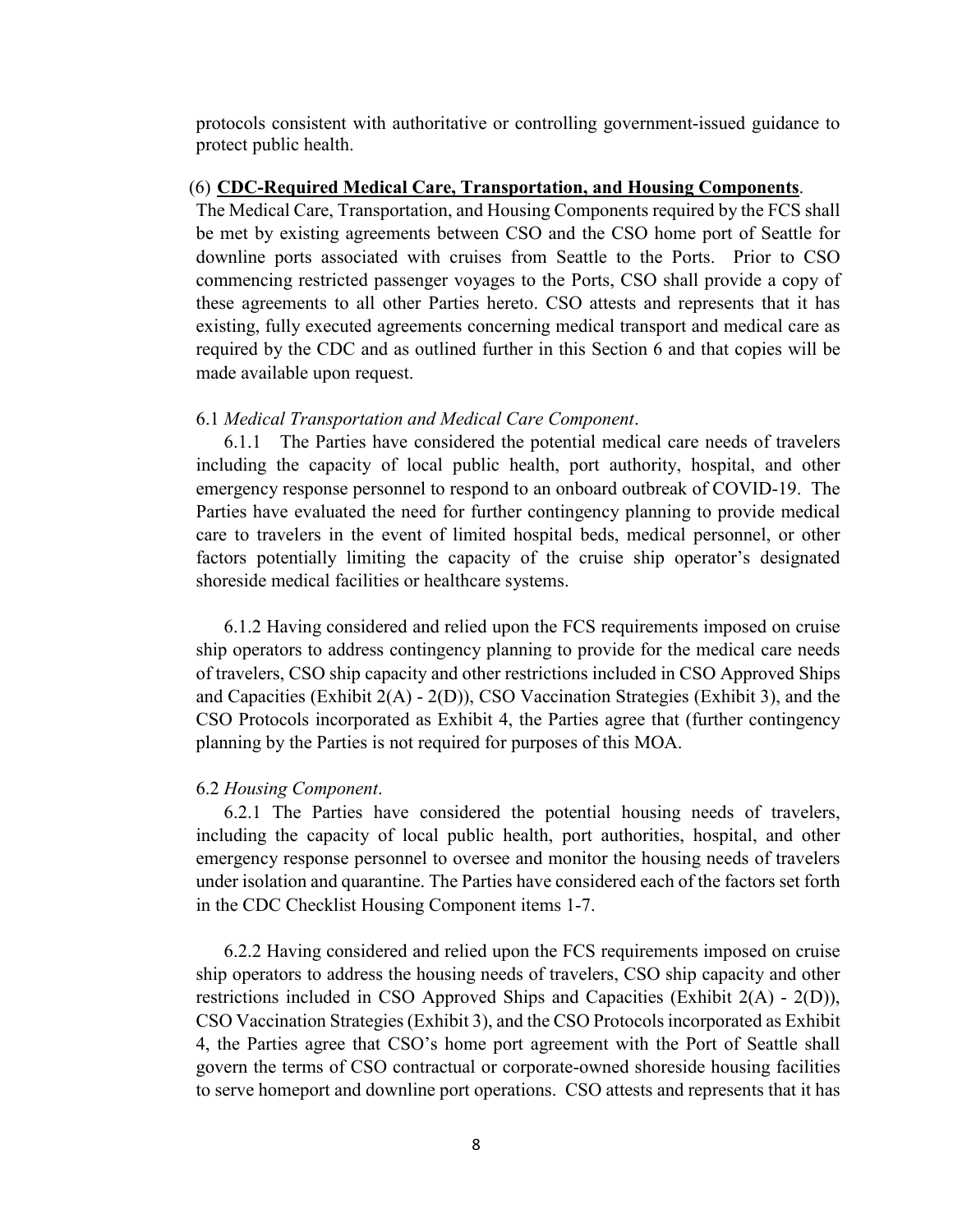existing, fully executed agreements concerning housing needs of travelers as required by the CDC and as outlined further in this Section 6 and that copies will be made available upon request.

6.3 *Financial Responsibility for Agreements required by CDC*. CSO shall be solely responsible for all costs and expenses arising under any of the medical care, transportation, or housing service agreements required by the FCS or any technical requirements or guidance issued by the CDC in connection therewith, or arising from or relating to such similar transportation, medical care, and/or housing services procured or requested by or on behalf of CSO. All such agreements shall comply with applicable requirements of the FCS and Exhibits 1 and 4.

# (7) **Vaccination Component**.

7.1 CSO's proposal for how it intends to incorporate vaccination strategies to maximally protect passengers and crew from introduction, amplification, and spread of COVID-19 in the maritime environment and land-based communities, is attached and incorporated as Exhibit 3. The proposal lists CSO's vaccination coordinator and includes CSO's processes and timeline for vaccination of ship crew and passengers.

7.2 The Parties agree to Exhibit 3's provisions concerning education of port personnel and travelers about the importance of getting a COVID-19 vaccine.

7.3 Port Owners will encourage all port personnel and employees to be vaccinated.

# (8) **Additional Port Procedures Required by the FCS.**

8.1 *Required CSO Embarkation Procedures*. During CDC authorized restricted passenger voyages, CSO must comply with CSO Embarkation and Disembarkation Procedures set forth in Exhibit 4 to minimize contact between travelers and port personnel. CSO Embarkation and Disembarkation Procedures shall comply with the FCS and the COVID-19 Safety Procedures (Exhibit 1(A) - Exhibit 1(D) hereto) and shall include day-of-embarkation screening procedures for signs and symptoms of COVID-19 and laboratory testing of travelers, including testing location and management of individuals who test positive and their close contacts.

8.2 *Emergency Response Plan*. In the event that more than one ship at any Port experiences a simultaneous outbreak of COVID-19, CSO shall at its cost comply with all emergency response plan requirements set forth in Exhibit  $1(A)$  - Exhibit  $1(D)$  and Exhibit 4 attached hereto, and with any directives, instructions, and/or standard operating procedures issued by the Port Owners, DHSS and/or the CDC in response to such outbreak. In developing emergency response plans for each of the Ports, Port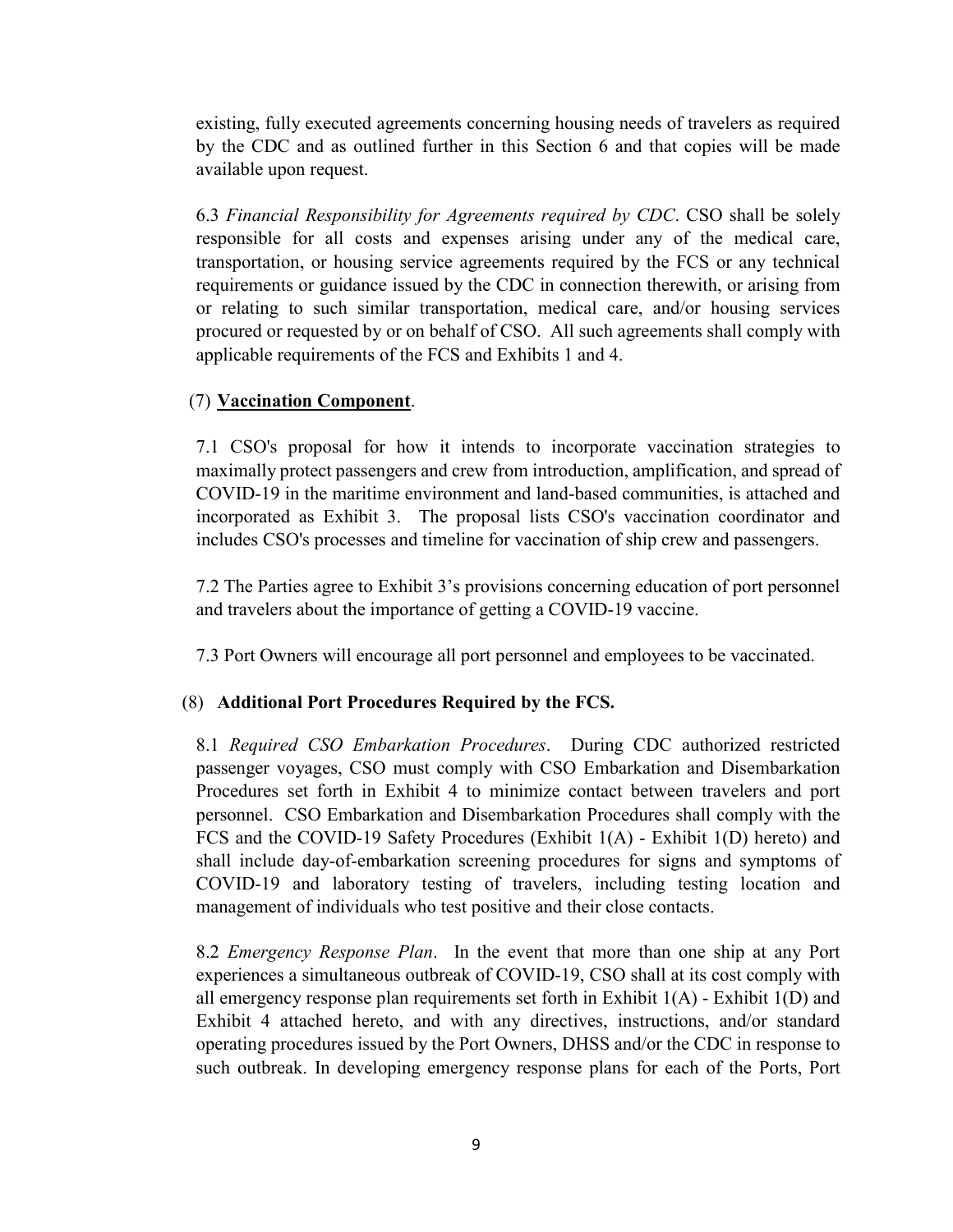Owners have jointly considered a "worst case" scenario of multiple ships from multiple cruise ship operators experiencing simultaneous outbreaks of COVID-19.

8.3 *Exigent Circumstances Requiring Other Medical Services*. For exigent circumstances not covered by CSO medical services agreements (e.g., a medical emergency not related to COVID-19), CSO shall at its cost follow and comply with the applicable non-COVID-19 medical emergency protocols set forth in Exhibit 4 attached hereto.

8.4 *Evacuations at Sea*. Per the FCS, for both COVID-19 and non-COVID-19 related medical reasons, medical evacuations at sea should be avoided to the greatest extent possible. Nonetheless, for unavoidable medical evacuations at sea that may be necessary or required to transport passengers or crew, or both, from a ship to a shoreside medical facility, lodging facility, or other shoreside facility, CSO shall at its cost provide or contract for sufficient commercial resources (e.g., ship, tender, chartered standby vessel, and/or chartered airlift capacity) to accomplish the same, and CSO shall accomplish same in a manner that minimizes the burden to the greatest extent possible on federal, state, and local government resources, including U.S. Coast Guard resources. All medical evacuations at sea must be coordinated by CSO with the U.S. Coast Guard.

8.5 *Disembarkation Procedures in the Event of an Outbreak of COVID-19*. In the event of an outbreak of COVID-19 on any CSO vessel operating under this MOA, CSO will follow and comply with, at its cost, all applicable disembarkation procedures that apply in the event of an outbreak of COVID-19, included in Exhibits 1 or 4 hereto or in the FCS and, during CSO restricted passenger voyages, CSO shall use and follow CSO Embarkation and Disembarkation Procedures set forth in Exhibits 1 and 4 hereto.

## 8.6 *Cruise Terminal, Ship, and Transportation Vehicle Cleaning Procedures and Requirements.*

 8.6.1 Prior to commencement of passenger embark and debark operations, except at otherwise provided in the event of a COVID-19 outbreak or as otherwise provided herein or in the COVID-19 Safety Procedures, the Port Owners shall cause each cruise terminal (and any associated bathrooms therein and connected passenger boarding bridges) covered by this MOA, to be cleaned in accordance with the Routine Cleaning Procedures set forth in Exhibit 1 and/or Exhibit 4 hereto.

 8.6.2 Notwithstanding the terms of subsection 8.6.1 above, in the event of a COVID-19 "moderate outbreak" or "full outbreak" on any vessel calling on a Port terminal or other outbreak impacting a Port facility, the CSO shall at its cost comply with all emergency response plan and outbreak-level cleaning requirements set forth in Exhibit 1(A)-1(D) and/or Exhibit 4 attached hereto, and with any directives,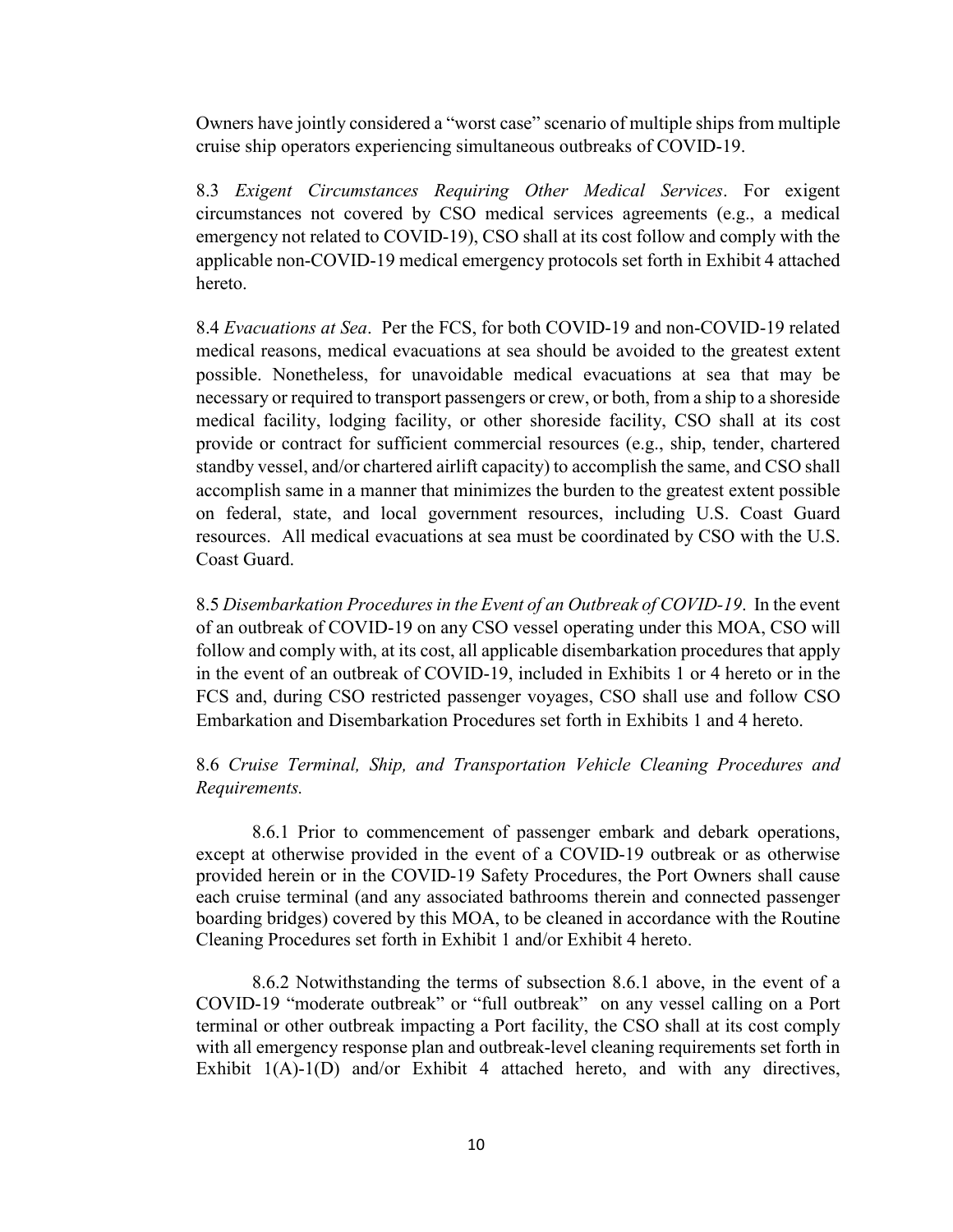instructions, and/or standard operating procedures issued by the Port Owner, local health authority, and/or the CDC in response to such outbreak.

 8.6.3 In connection with all transportation vehicles either owned, hired, or maintained by or on behalf of the CSO, CSO shall at its cost cause same to be cleaned in accordance with, as applicable, the CSO's Transportation Vehicle Cleaning Requirements included in Exhibit 4, and all applicable FCS requirements.

8.7 *CDC Reporting Requirements*. CSO shall timely comply with (1) all CDC reporting requirements included in the FCS or otherwise required by the CDC, including requirements for reporting of cases identified during a voyage to local health authorities; and (2) all reporting requirements included in Exhibit 4.

## (9) **Port Owners and DHSS Conditional Authorization of Restricted Passenger Voyages.**

9.1 Subject to CSO's compliance with all terms, conditions, and requirements hereof and all exhibits hereto, expressly including, without limitation the FCS, and subject to the CDC's future issuance of its written approval to CSO to conduct restricted passenger voyages to and from the Ports, Port Owners and DHSS hereby authorize and approve the same to the extent authorized by and in accordance with such contemplated future CDC approval(s), as delineated in Exhibit  $2(A) - 2(D)$  attached. Subject to availability and obtaining the prior written approval of the Port Director for each Port and applicable local government authority, CSO may for good cause seek to switch or modify a previously authorized vessel berth's assigned date and/or time.

9.2 Notwithstanding and prevailing over the foregoing, the Port Owners and DHSS reserve their respective rights to rescind, reduce, otherwise modify, and/or further condition any approval conferred herein in light of changing circumstances relating to COVID-19 infection rates, the development or spread of variants, the availability or scarcity of local resources needed for the protection of the local community, or otherwise. The Port Owners and DHSS additionally reserve their respective rights to temporarily suspend or rescind the MOA if local resources become insufficient to adequately respond to an onboard outbreak of COVID-19 on a cruise ship. However, the Parties acknowledge that in the event of suspension or rescission of this MOA, such suspension or rescission shall not deny a cruise ship's ability to make port as approved by the CDC and in accordance with all requirements hereof, if on a voyage that commenced hereunder prior to such suspension or rescission.

9.3 CSO shall immediately notify the CDC if the MOA is modified, amended, or rescinded.

(10) **Compliance with Laws**.The Parties shall comply with all applicable laws, regulations, codes, and ordinances including local municipal health mandates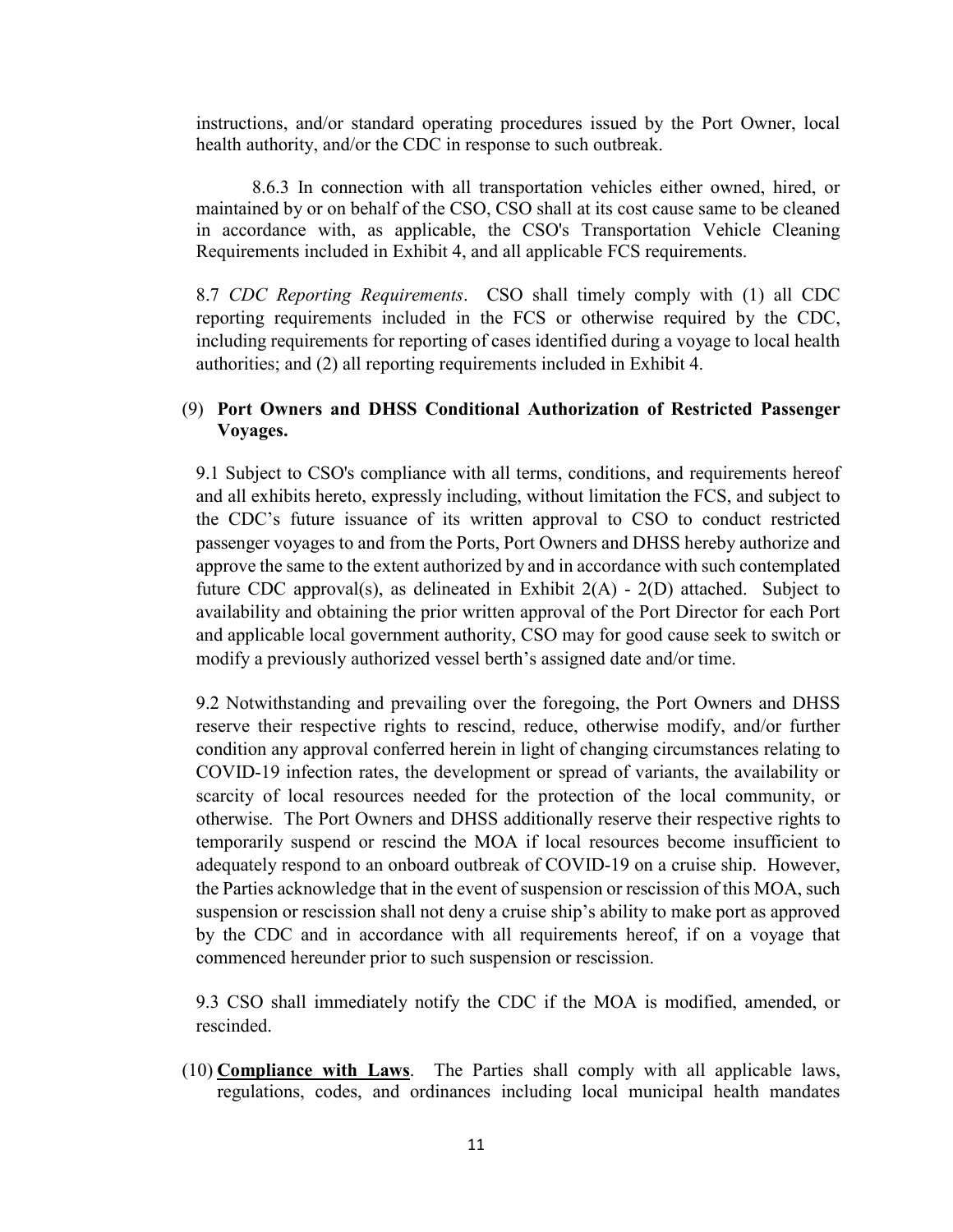established by any applicable governmental authority having jurisdiction over its services or obligations under the MOA, as may be amended from time to time, and any laws, regulations, codes, ordinances, rules, and public health guidelines pertaining to SARS-CoV-2/COVID-19 or other communicable disease, and shall ensure that its employees, agents, contractors, subcontractors (of all tiers), affiliates and guests also comply therewith, including, but not limited to, all applicable training requirements. The Parties additionally agree to follow the notification procedures to appropriate parties as outlined in the *Alaska Multi-Agency Maritime Communicable Disease Emergency Response Plan.*

(11) **Notices**. Any and all notices, requests, demands and other communications required or permitted to be given pursuant to this MOA shall be in writing and shall be deemed to have been duly given when: (i) delivered by hand; (ii) deposited in the mail by registered or certified mail, return receipt requested; (iii) sent via electronic mail, with a requested read receipt response; or (iv) sent by recognized international overnight courier. No notice shall be effective unless and until received by the recipient.

### If to NCLH:

Norwegian Cruise Line Holdings, 7665 Corporate Center Dr, Miami, FL 33126

If to NCL:

[Address, if including NCL here.]

### If to the Port Owners:

Icy Strait Point, LLC, [108 Cannery Rd, Hoonah, AK 99829](https://www.bing.com/maps?&ty=18&q=Icy%20Strait%20Point&satid=id.sid%3A2bf3a061-25b9-415d-a12d-99eeee83adcd&ppois=58.12920379638672_-135.4631805419922_Icy%20Strait%20Point_%7E&cp=58.129204%7E-135.463181&v=2&sV=1) Port Director: Tyler Hickman

*With a copy to:*

Huna Totem Corporation, 9301 Glacier Highway, Suite 200, Juneau AK, 99801

Ward Cove Dock Group, 7559 North Tongass Highway, Ketchikan, Alaska 99901 Port Director: John Binkley

City and Borough of Juneau Docks and Harbors 155 S. Seward Street, Juneau AK 99801

Port Director: Carl Uchytil

If to Hoonah: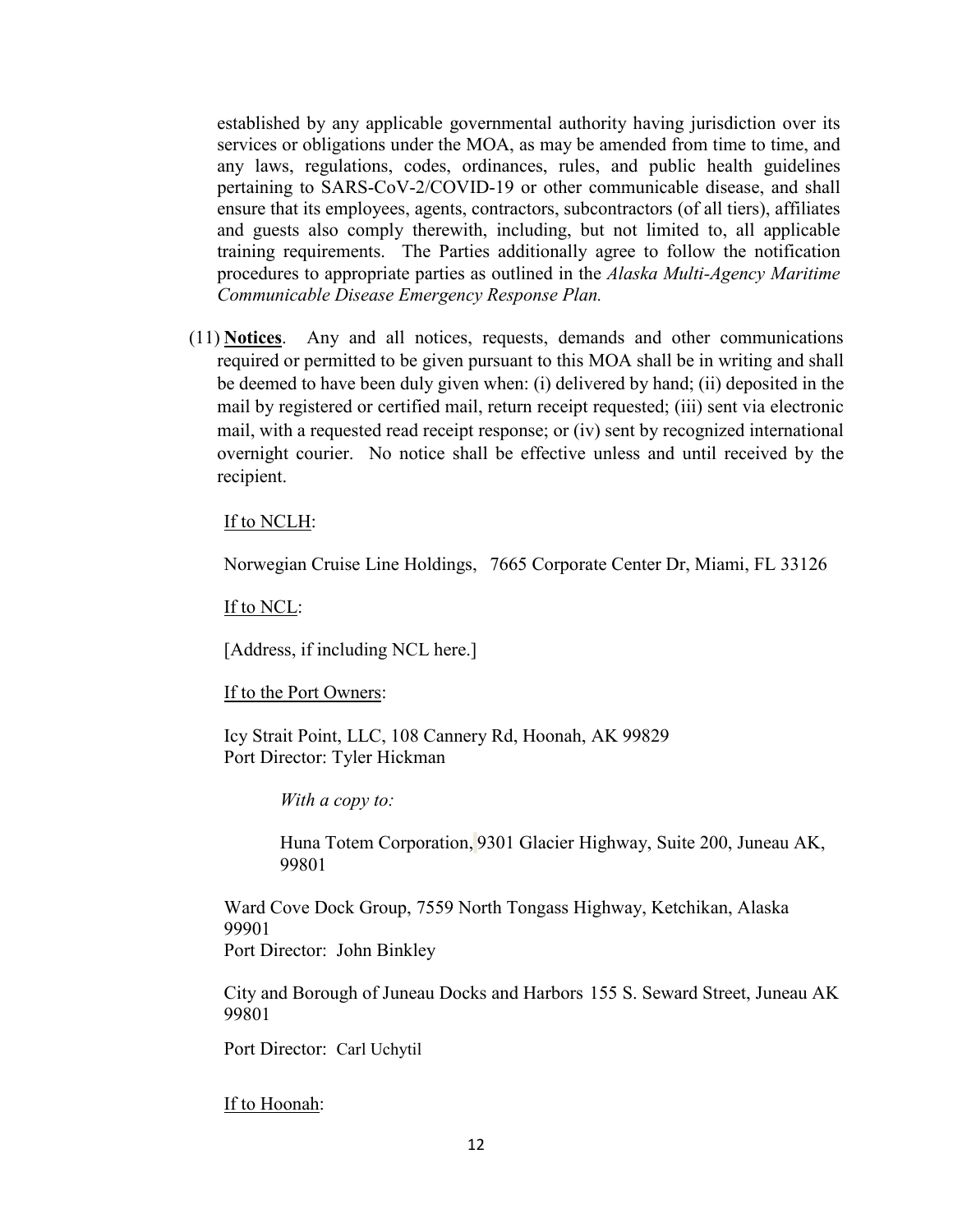City of Hoonah, P.O. Box 360 Hoonah, AK 99829 Attention: Dennis Gray, City Administrator, dgray@cityofhoonah.org

#### If to DHSS:

Dept. of Health and Social Services, 3601 C Street, Suite 902, Anchorage, AK 99503 Attention: DHSS Commissioner Adam Crum, adam.crum@alaska.gov

A Party may change their address or other relevant information by notice in writing to the other Parties as provided above.

- (12) **Port Owners' Retained Rights and Authority.** Notwithstanding and prevailing over any potentially contrary term or implication in this MOA, in order to protect the public's health, safety and welfare, the Port Owners each retain and reserve its right and authority to, in its sole discretion: (1) modify, reduce, or limit the number of vessels that can berth at its port at one time, the size and/or capacity of cruise vessels that can call at its port under the Conditional Sail Order, or otherwise limit cruise operations in the Port Owner's discretion; (2) deny berthing or port access to a cruise vessel reporting passengers and/or crew onboard who are infected or potentially infected with COVID-19; and/or (3) require that such vessel or vessels, as the case may be, anchor off-port for purposes of quarantine or to facilitate disembarkations via tenders, as may be so directed by the Port, the U.S. Coast Guard, the Alaska Unified Command, the CDC, or local public health agencies. The Ports shall not be liable for any costs or consequential damages incurred by CSO, or by third parties, that may arise from the Port Owner's or Port's exercise of its discretion hereunder or as a result of any directives or decisions issued by any federal, state, or other governmental agency, department, or subdivision.
- (13) **Governing Law/Jurisdiction/Exclusive Venue**. This MOA shall be governed by the laws of the state of Alaska without regard for its conflict of laws provision, and venue for any and all disputes, controversy, actions, suits, or claims arising out of this MOA, or seeking relief under and/or to construe same shall lie exclusively in Alaska.
- (14) **No Force Majeure Relief Hereunder**. For avoidance of doubt, and notwithstanding and prevailing over any contrary term or implication contained herein, no CSO payment, indemnity, performance, or insurance obligation set forth in or arising under this MOA will be excused, deferred or delayed by any claimed force majeure event or events, nor by any claim of impossibility, impracticability, or frustration of purpose, or any combination thereof, which relate to, arise from, or are in connection with the COVID-19 pandemic or any governmental restriction,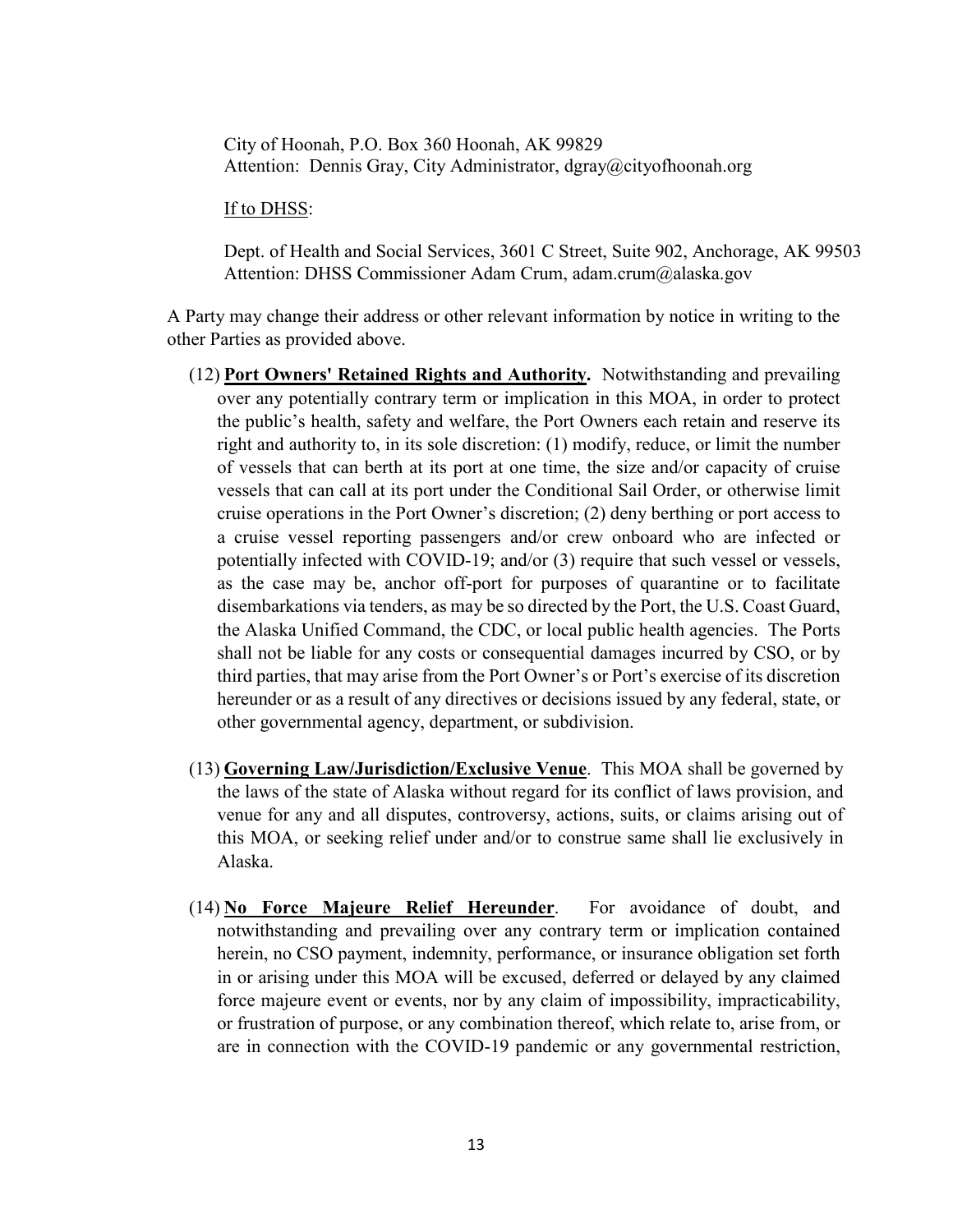order, requirement, or regulation relating thereto or imposed in connection therewith.

# (15) **Miscellaneous**.

15.1 Nothing in this MOA constitutes any Party as the agent, employee, partner, or joint venture of any other Party. No Party has the right or authority to bind any other Party, including without limitation the power to incur any liability or expense on behalf of any other Party, without its prior written agreement except as expressly set forth in this MOA.

15.2 If any provision of this MOA, or the application of a provision to any person or circumstance, shall be held invalid, the validity or legality of the remainder of this MOA, or the application of such provision to persons or circumstances other than those to which it is held invalid, shall not be affected.

15.3 This MOA sets forth the understanding between the Parties as to the subject matter herein. This MOA is intended to be supplemental to CSO's existing preferential berthing agreement, if any and as amended, with the Port Owner(s). To the extent this MOA conflicts with CSO's prior or existing berthing rights agreements with Port Owner(s), this MOA shall control, providing nothing contained herein shall be construed as nullifying, reducing, or deferring or delaying compliance with any CSO payment, performance, indemnity, or insurance obligation contained in any prior or existing Port Owner's agreement with CSO.

15.4 This MOA can only be changed, modified, or amended by the express written agreement of the Parties.

15.5 Except as otherwise provided in this MOA, none of the Parties may, without the written consent of the other, transfer, assign, create an interest in, or deal in any other way with any of its rights or obligations under this MOA.

15.6 Any unsatisfied payment or indemnity obligation arising hereunder during the Term hereof shall survive the expiration or early termination of said term.

15.7 This MOA may be executed in one or more counterparts, each of which when so executed and delivered shall be deemed an original and all of which taken together shall constitute one and the same instrument. This MOA may be signed by facsimile signature, and such facsimile shall have the same legal force and effect as if it were an original.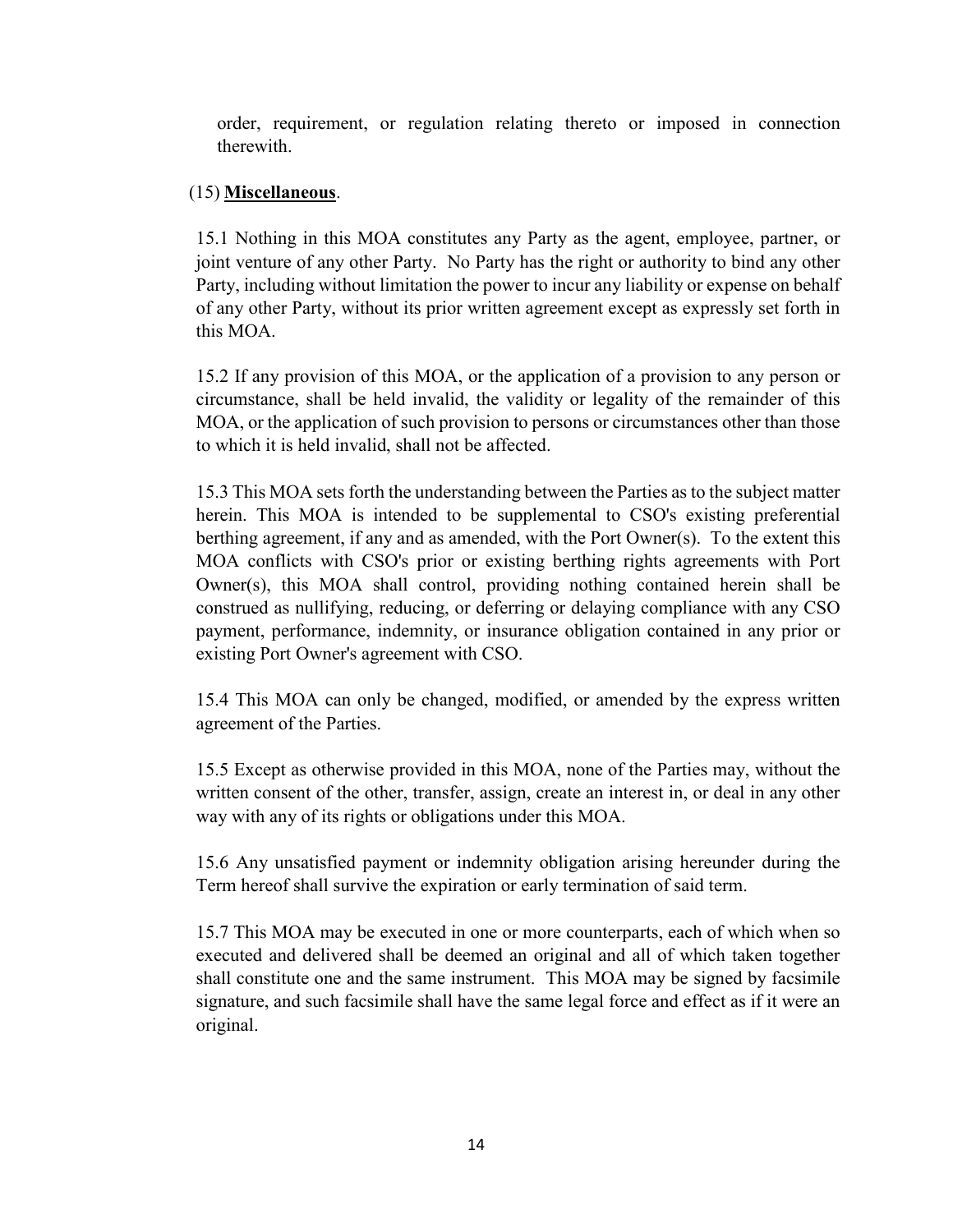15.8 This MOA has no intended third-party beneficiaries and shall not be construed to create any rights in, or grant any cause of action to, any person or entity not a Party hereto.

15.9 The CDC may request that the Parties modify or amend this MOA, COVID-19 Safety Procedures, or any other Exhibit based on "lessons learned" from CSO's restricted passenger voyages as described in CSO's after-action report for each voyage or otherwise.

15.10 Upon execution by all parties, CSO shall provide a complete copy (including all exhibits) to CDC at eocevent349@cdc.gov and to each Party pursuant to the notice provisions herein.

[Signature page to follow]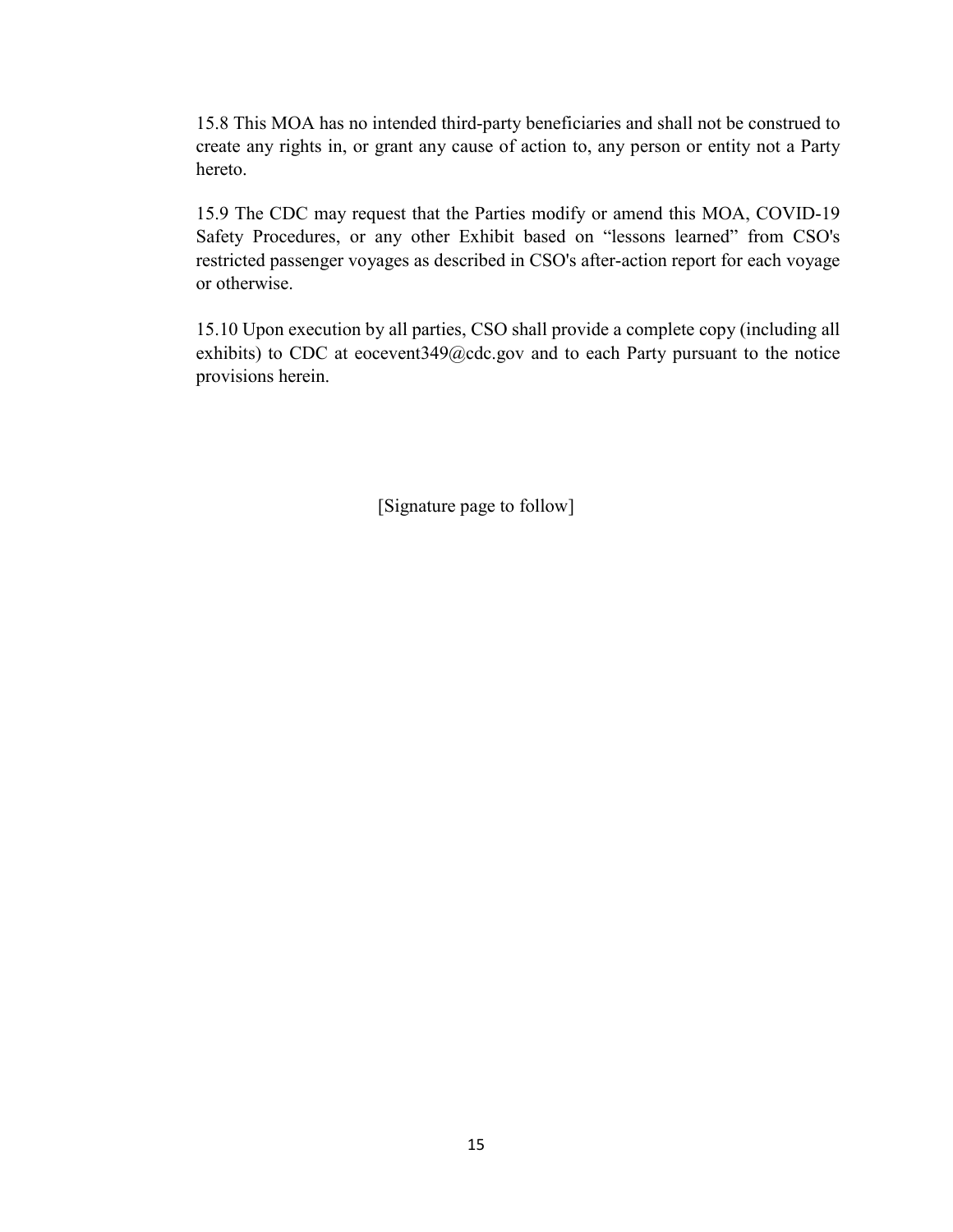**IN WITNESS WHEREOF,** the Parties have executed this MOA as of the Effective Date. **PORT OWNERS AND LOCAL GOVERNMENTS: ICY STRAIT POINT, LLC WARD COVE DOCK GROUP, LLC**

| By:<br><u> 1980 - Jan Samuel Barbara, martin da shekara 1980 - An tsa a tsa a tsa a tsa a tsa a tsa a tsa a tsa a tsa a</u> | By:                                |
|-----------------------------------------------------------------------------------------------------------------------------|------------------------------------|
| Name: Russell A. Dick                                                                                                       | Name: John Binkley                 |
| Title: President & CEO, ISP                                                                                                 | Title: Chairman                    |
| Email: russell.dick@hunatotem.com                                                                                           | Email: john@riverboatdiscovery.com |
| Date:                                                                                                                       | Date:                              |

| By:                               |
|-----------------------------------|
| Name: John Binkley                |
| Title: Chairman                   |
| Email: john@riverboatdiscovery.co |
| Date:                             |

# **CITY OF HOONAH CITY AND BOROUGH OF JUNEAU**

| $\mathbf{B}$ y:               | $\mathbf{B} \mathbf{v}$      |
|-------------------------------|------------------------------|
| Name: Dennis Gray             | Name: Rorie Watt             |
| Title: City Administrator     | Title: City Manager          |
| Email: dgray@cityofhoonah.org | Email: Rorie.watt@juneau.org |
| Date:                         | Date:                        |

| By:                                | BV:    |
|------------------------------------|--------|
| Name: Karl Amylon                  | Name:  |
| Title: City Manager                | Title: |
| Email: karla@cityofketchikan.ak.us | Email: |
| Date:                              | Date:  |

# **CITY OF KETCHIKAN KETCHIKAN GATEWAY BOROUGH**

| By:                                | By:    |
|------------------------------------|--------|
| Name: Karl Amylon                  | Name:  |
| Title: City Manager                | Title: |
| Email: karla@cityofketchikan.ak.us | Email: |
| Date:                              | Date:  |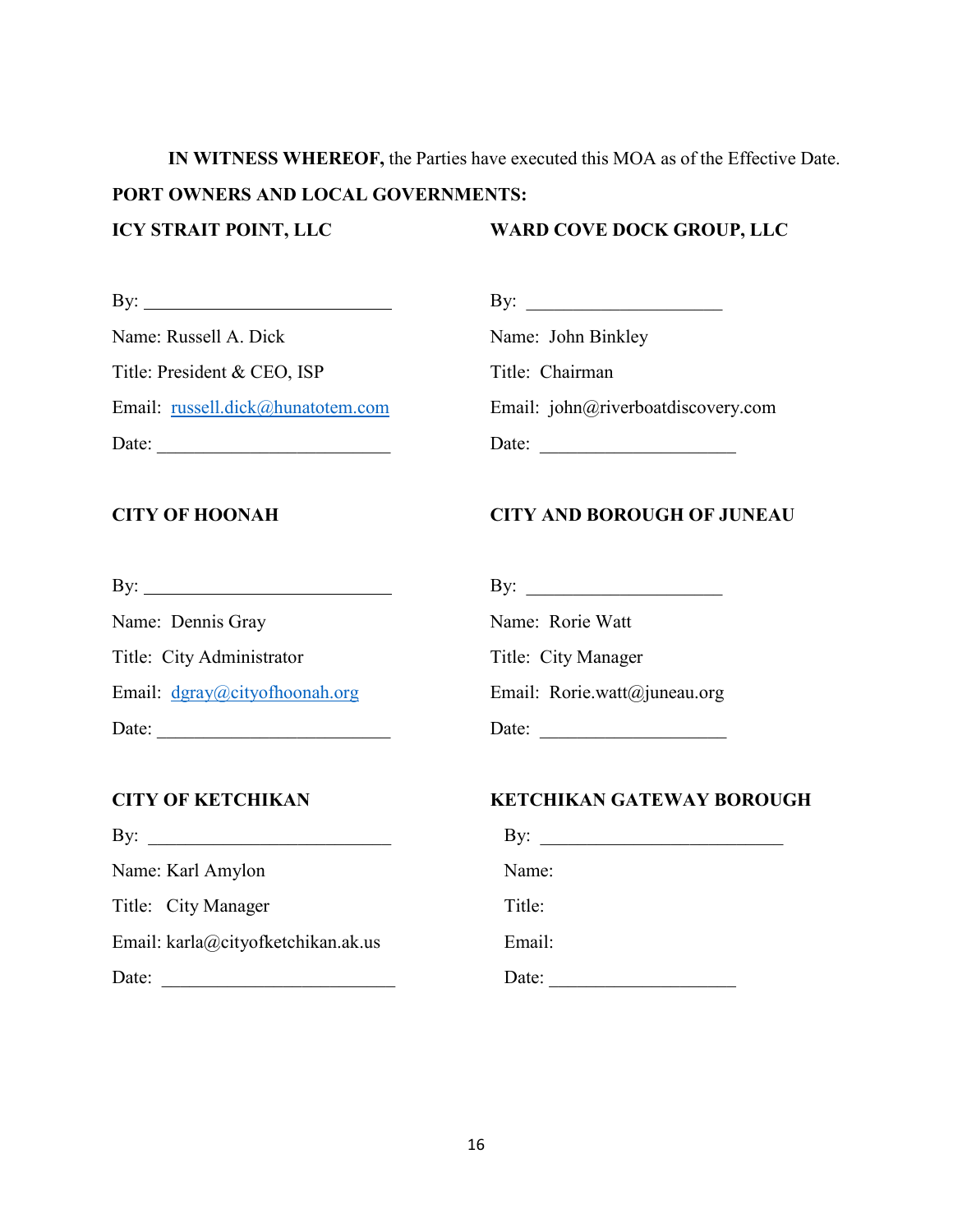# **LOCAL HEALTH AUTHORITY:**

# **STATE OF ALASKA DEPARTMENT OF HEALTH AND SOCIAL SERVICES**

By: \_\_\_\_\_\_\_\_\_\_\_\_\_\_\_\_\_\_\_\_\_\_\_\_\_\_\_

Name: Adam Crum

Title: Commissioner, DHSS

Email: adam.crum@alaska.gov

Date: \_\_\_\_\_\_\_\_\_\_\_\_\_\_\_\_\_\_\_\_\_\_\_\_\_\_

# **CRUISE SHIP OPERATOR:**

# **NORWEGIAN CRUISE LINE HOLDINGS**

|                                                                             | By: $\qquad \qquad$                                                                                                                                                                                                                                                                                                                                                                                                                               |
|-----------------------------------------------------------------------------|---------------------------------------------------------------------------------------------------------------------------------------------------------------------------------------------------------------------------------------------------------------------------------------------------------------------------------------------------------------------------------------------------------------------------------------------------|
|                                                                             | Name: $\frac{1}{\sqrt{1-\frac{1}{2}} \cdot \frac{1}{2} \cdot \frac{1}{2} \cdot \frac{1}{2} \cdot \frac{1}{2} \cdot \frac{1}{2} \cdot \frac{1}{2} \cdot \frac{1}{2} \cdot \frac{1}{2} \cdot \frac{1}{2} \cdot \frac{1}{2} \cdot \frac{1}{2} \cdot \frac{1}{2} \cdot \frac{1}{2} \cdot \frac{1}{2} \cdot \frac{1}{2} \cdot \frac{1}{2} \cdot \frac{1}{2} \cdot \frac{1}{2} \cdot \frac{1}{2} \cdot \frac{1}{2} \cdot \frac{1}{2} \cdot \frac{1}{2}$ |
| Title: Chief Executive Officer                                              | Title: Chief Compliance Officer                                                                                                                                                                                                                                                                                                                                                                                                                   |
|                                                                             |                                                                                                                                                                                                                                                                                                                                                                                                                                                   |
| Date: $\qquad \qquad$                                                       | Date:                                                                                                                                                                                                                                                                                                                                                                                                                                             |
|                                                                             |                                                                                                                                                                                                                                                                                                                                                                                                                                                   |
| By: $\qquad \qquad$                                                         |                                                                                                                                                                                                                                                                                                                                                                                                                                                   |
| Name:                                                                       |                                                                                                                                                                                                                                                                                                                                                                                                                                                   |
| Title: Chief Medical Officer                                                |                                                                                                                                                                                                                                                                                                                                                                                                                                                   |
|                                                                             |                                                                                                                                                                                                                                                                                                                                                                                                                                                   |
| Date:<br><u> 1980 - Johann Barbara, martxa amerikan personal (h. 1980).</u> |                                                                                                                                                                                                                                                                                                                                                                                                                                                   |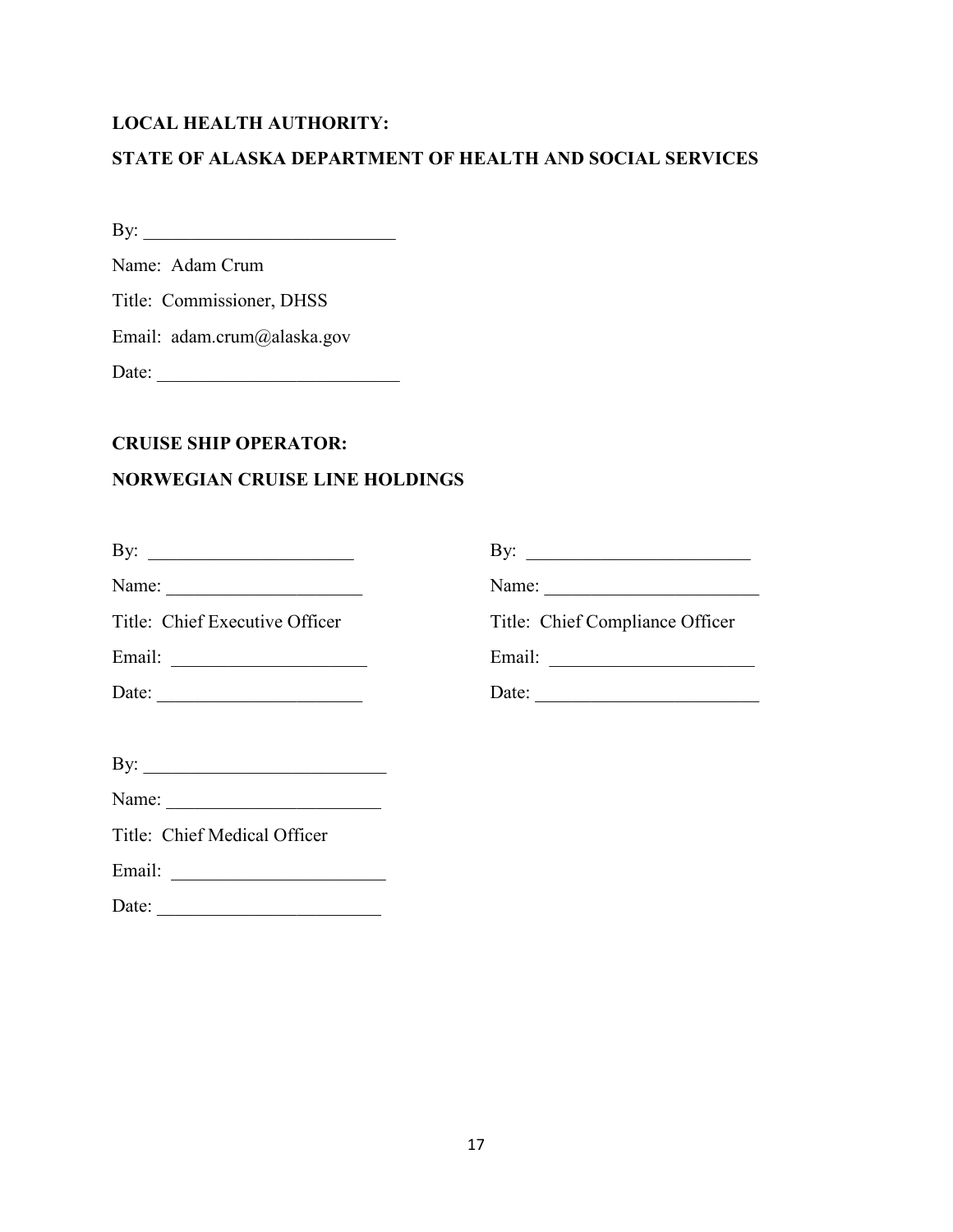# **NORWEGIAN CRUISE LINE**

| By: $\qquad \qquad$            |                                                          |
|--------------------------------|----------------------------------------------------------|
|                                | Name: $\frac{1}{\sqrt{1-\frac{1}{2}} \cdot \frac{1}{2}}$ |
| Title: Chief Executive Officer | Title: Chief Compliance Officer                          |
| Email:                         |                                                          |
|                                | Date:                                                    |
|                                |                                                          |
|                                |                                                          |
|                                |                                                          |
| Title: Chief Medical Officer   |                                                          |
|                                |                                                          |
| Date:                          |                                                          |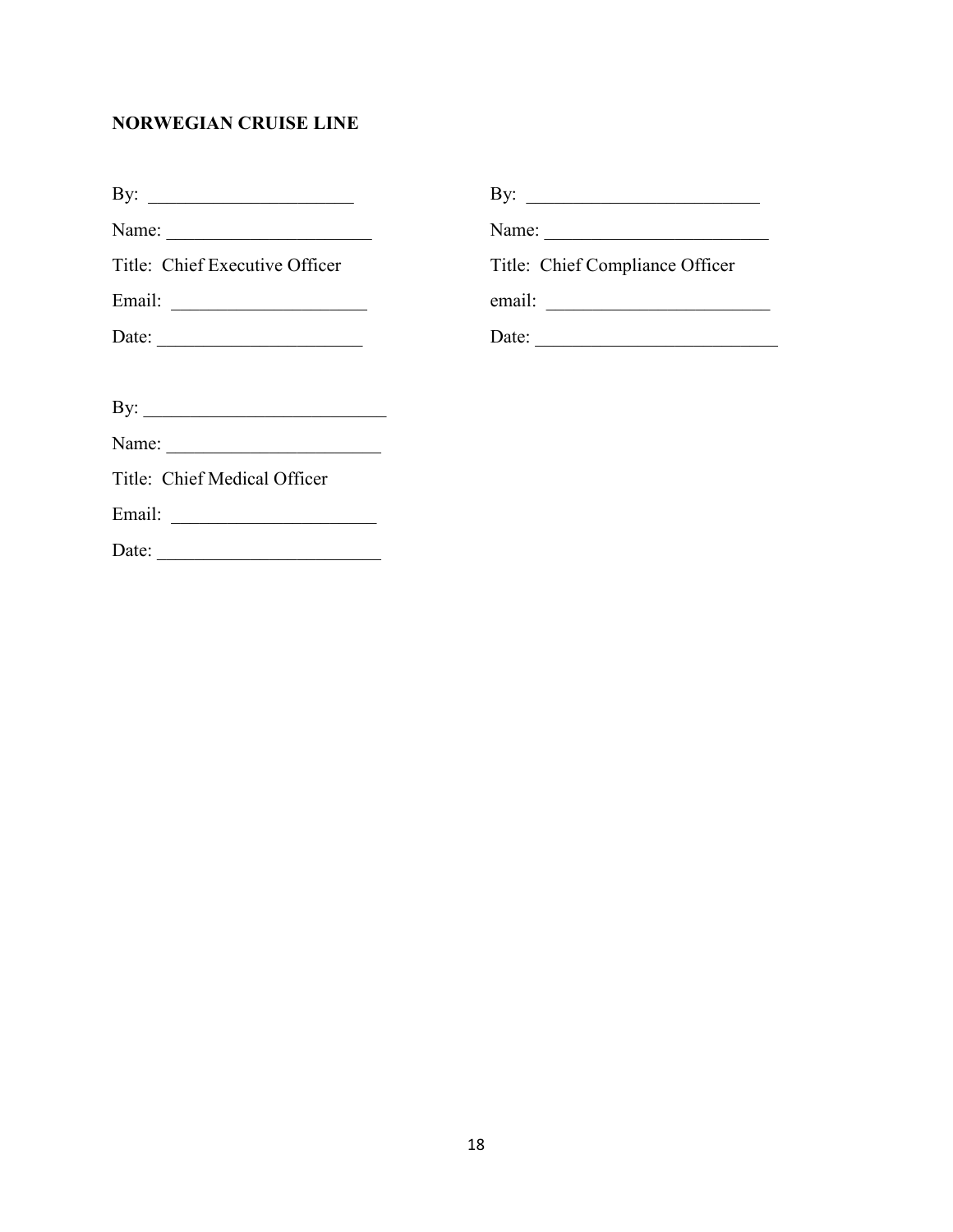# **EXHIBIT 1 – COVID-19 SAFETY PROCEDURES**

- **A. Icy Strait Point**
- **B. Ward Cove**
- **C. Ketchikan Port**
- **D. Juneau Ports**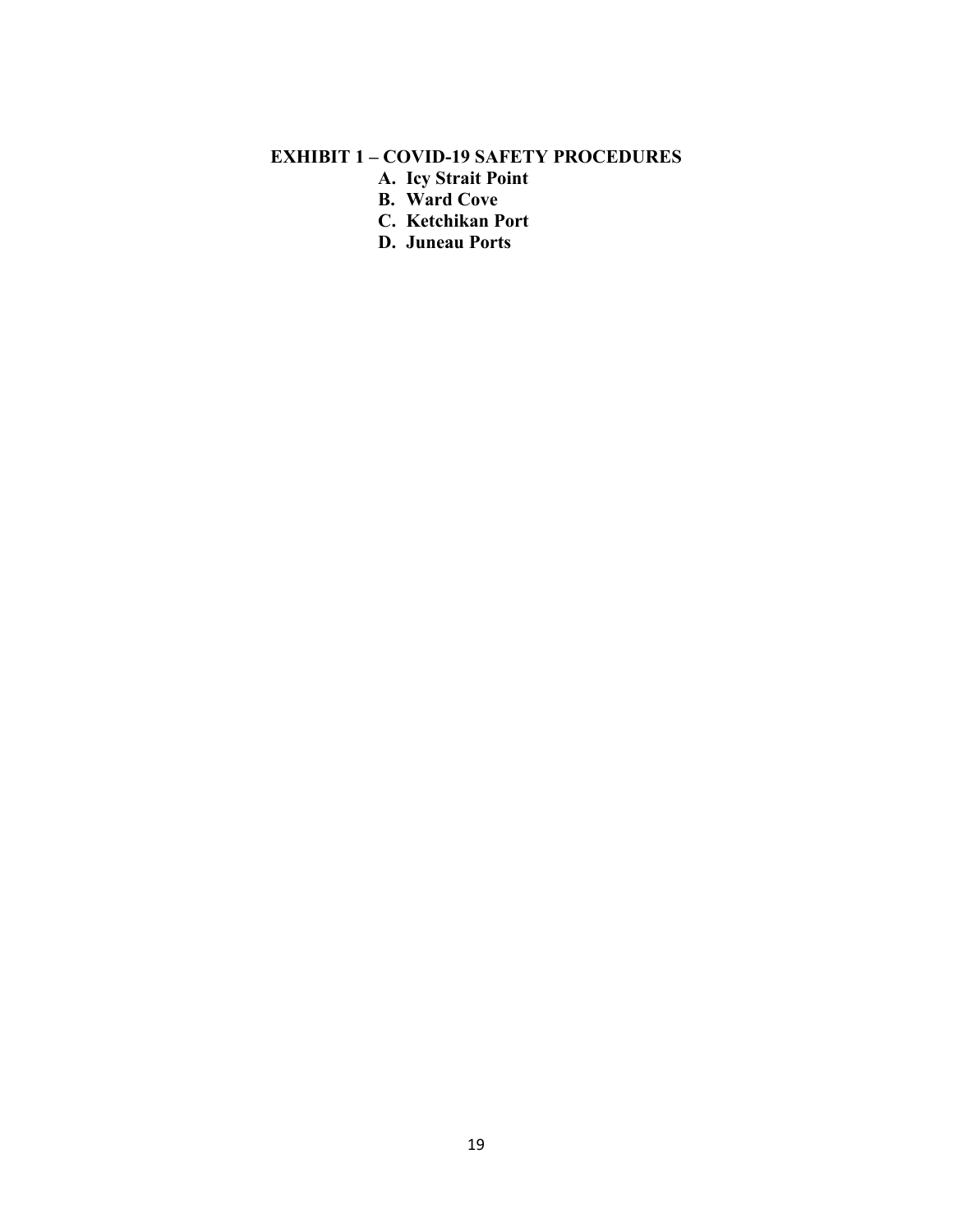# **EXHIBIT 2 – CSO APPROVED SHIPS AND CAPACITIES**

- **A. Icy Strait Point**
- **B. Ward Cove**
- **C. Ketchikan Port**
- **D. Juneau Ports**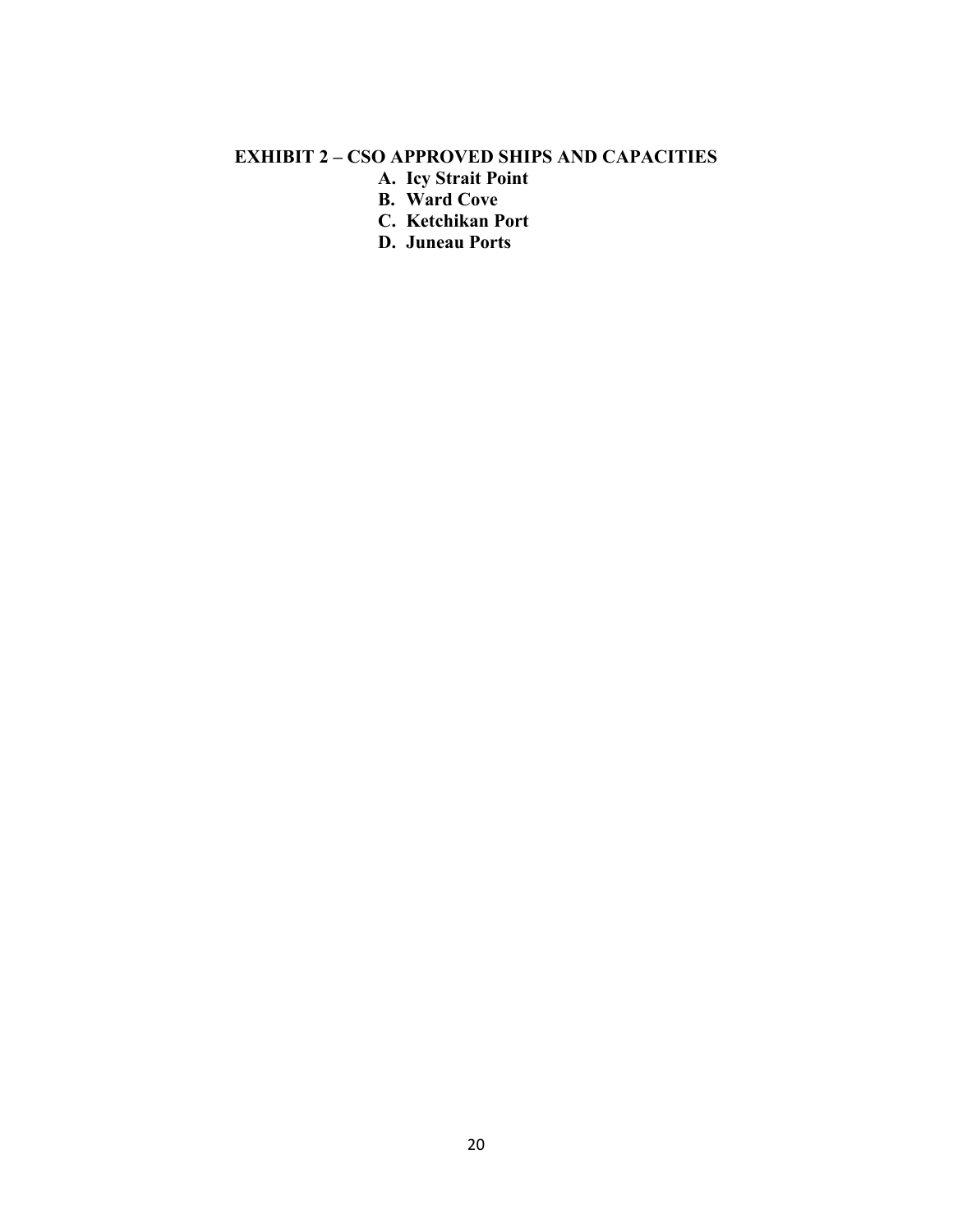# **EXHIBIT 3 – CSO VACCINATION STRATEGIES**